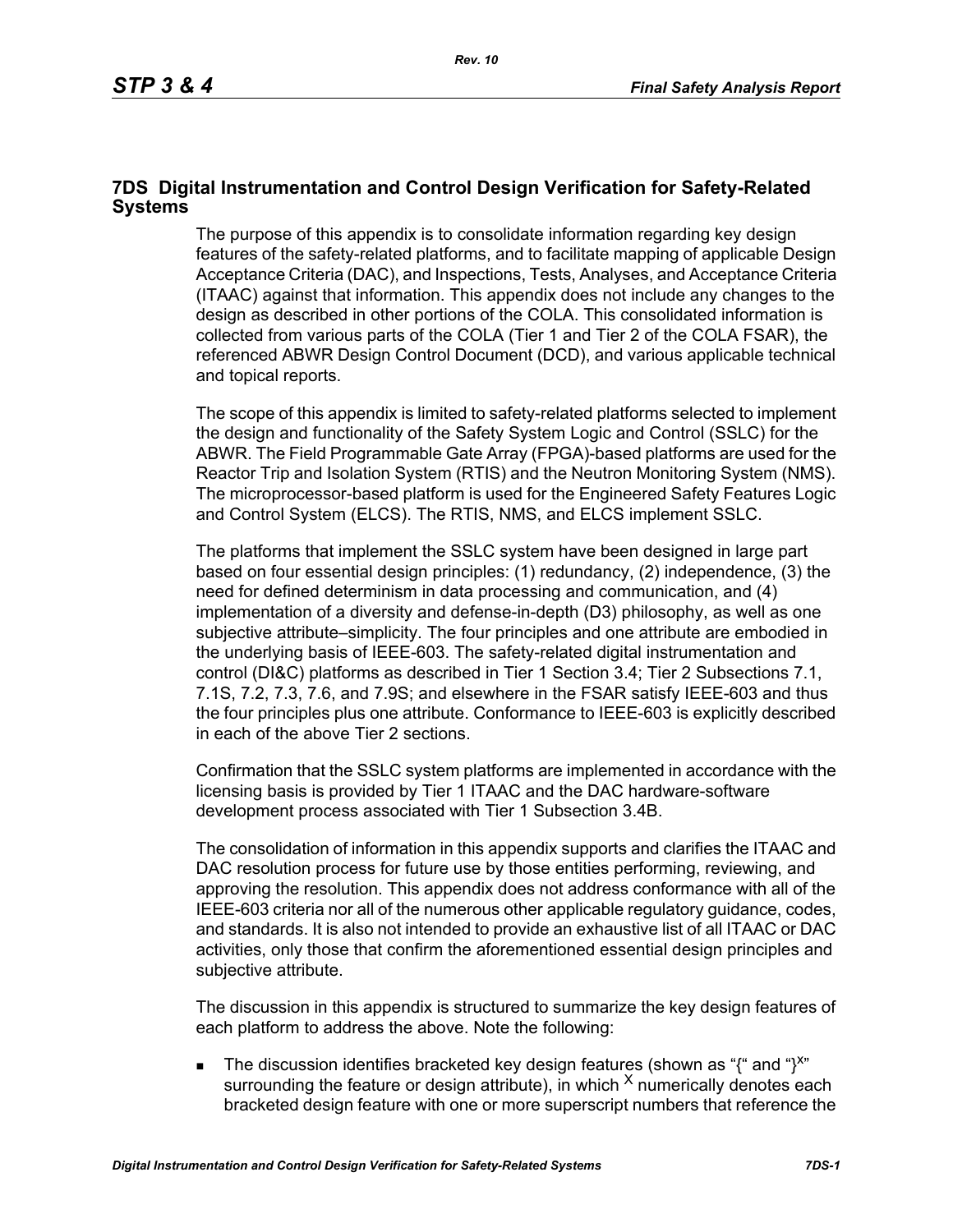entry in Table 7DS-1. Table 7DS-1 then cross-references the table entry to the applicable Tier 1 DAC or ITAAC that assures verification.

- Some bracketed items identify analyses to be performed and a report to be generated. While these reports are applicable to that item, they represent only an example of the many technical reports and numerous documents prepared during design development.
- Subsection 14.3.3.4.1 notes that the DI&C ITAAC related to processes and programs are the Tier 1 Section 3.4B ITAAC (Tier 1 Table 3.4 Items 7 through 15). These ITAAC are the DI&C DAC. The identification of specific Tier 1 ITAAC herein is not all inclusive. Instead, it is focused on the DAC of Tier 1, Table 3.4 and the ITAAC of Tier 1, Table 3.4 and Tier 1, Tables 2.2.5, 2.2.7, 2.4.3, and 2.7.5. Table 7DS-1 provides the cross-references of DAC/ITAAC to the DI&C key design features or attributes.
- The FPGA-based RTIS/NMS platform has inherent and distinct design differences from the microprocessor-based ELCS platform. Therefore, the discussion of each is similar but not identical. In addition, much of the noted DAC/ITAAC are applicable to both platforms. However, when DAC/ITAAC is not applicable to a platform, it is identified as such in Table 7DS-1.
- Figures 7DS-1 through 7DS-4 illustrate features of the DI&C design. These figures are derived from Tier 1 Figures 2.2.7b and 3.4b and Tier 2 Figures 7.1-2, 7.2-8 through 7.2-10, 7.9S-1, 7C1, and various Chapter 21 drawings.

### **7DS.1 Reactor Trip and Isolation System (RTIS) and Safety-Related Neutron Monitoring System (NMS)**

# *7DS.1.1 Redundancy*

The RTIS and safety-related NMS implementation in the FPGA platform conforms to the Single Failure Criterion (Clause 5.1) of IEEE-603. To meet this criterion, the redundancy designed into each of these systems is discussed below.

# **7DS.1.1.1 Reactor Trip and Isolation System**

The RTIS implements the majority of the functions of the Reactor Protection System (RPS) and includes the Suppression Pool Temperature Monitor (SPTM) and the Main Steam Isolation Valve (MSIV) functions of the Leak Detection and Isolation System (LDS). {Four redundant, independent divisions of sensors provide input into the four redundant divisions of RTIS. Each division of RTIS includes modules that make up the Digital Trip Functions (DTFs).}<sup>1, 2, 24, 26</sup> Trip decisions from the DTFs are transmitted to each of the four redundant, independent divisions of modules that make up the Trip Logic Functions (TLFs) within RTIS. The signals are transmitted over dedicated, independent optical cables, which also provide electrical isolation. Each divisional TLF determines the trip state based on a two-out-of-four vote. Each divisional TLF sends its voted trip signal state and status information to separate and independent Output Logic Units (OLUs) within its division. The OLU distributes the automatic and manual trip outputs to the solenoid load drivers for reactor trip and MSIV closure.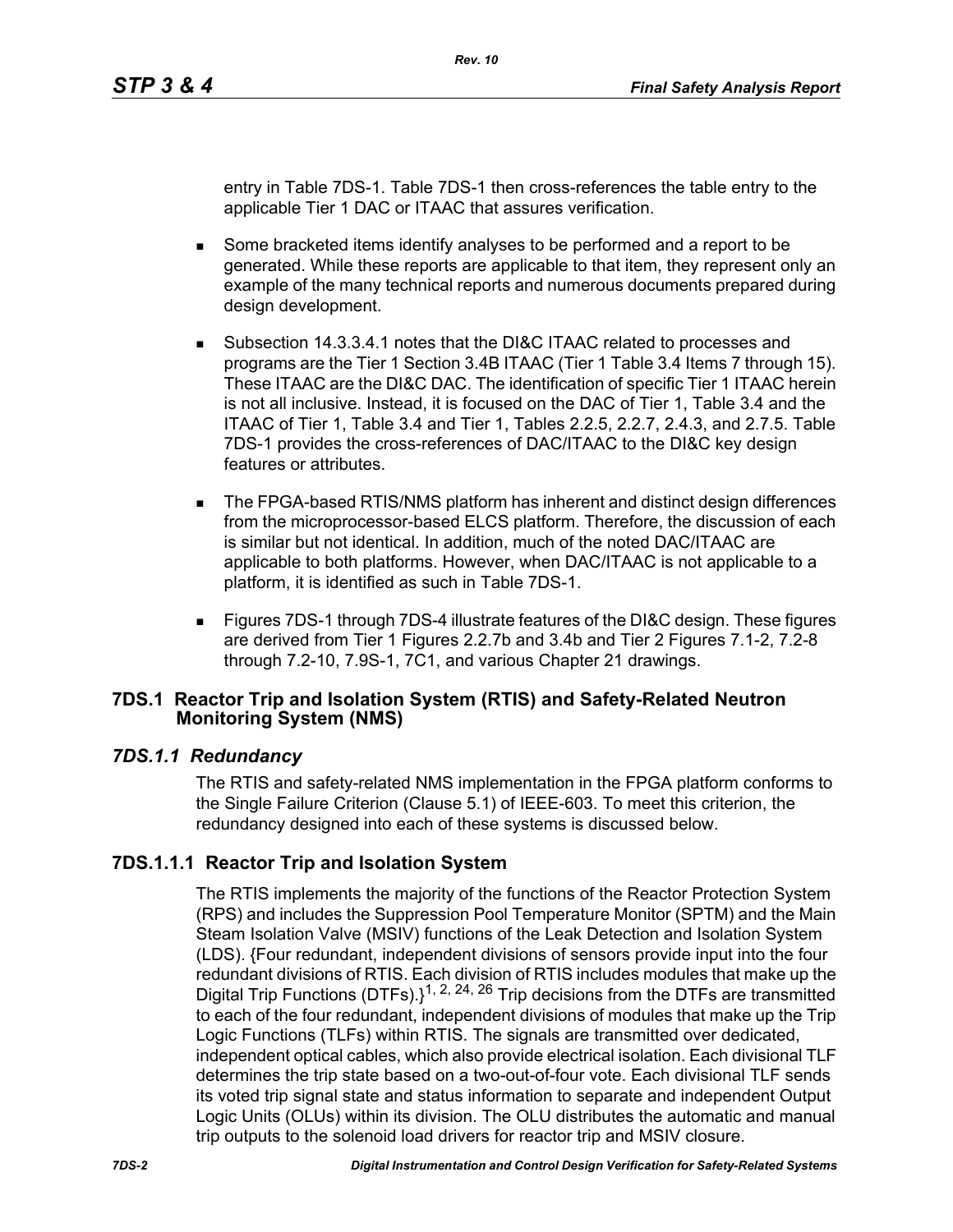To permit surveillance testing or maintenance, bypassing of any single division of sensors (i.e., those sensors whose status is part of a two-out-of-four logic) can be accomplished by means of the manually operated bypass. {This Division-of-Sensors Bypass bypasses the divisional DTF and leaves the DTF's output in a non-tripped state. The Division-of-Sensors Bypass is designed to allow only one division to be bypassed at a time. When such bypass is made, all four divisions of two-out-of-four voting logic become two-out-of-three voting logic, a credible failure can occur, and RTIS can still meet the IEEE-603 Single Failure Criterion (Clause  $5.1$ ).<sup>14</sup>

Bypassing a division of trip logic (i.e., taking a logic channel out of service) can be accomplished by means of the Trip-Logic-Output Bypass. When a Trip-Logic-Output Bypass is in effect, the TLF trip output in the bypassed division is inhibited from affecting the output load drivers, maintaining that division's load drivers in an energized state. {Only one divisional TLF can be bypassed by the Trip-Logic-Output Bypass. The two-out-of-four voting logic arrangement of output load drivers for the RPS and MSIV functions effectively becomes two-out-of-three voting logic, a credible failure can occur, and RTIS can still meet the IEEE-603 Single Failure Criterion (Clause 5.1). $1^4$ 

A high level block diagram of the RTIS is shown on Figure 7.1-2.

#### **7DS.1.1.2 Safety-Related Neutron Monitoring System**

The safety-related portion of the NMS consists of the Startup Range Neutron Monitor (SRNM), the Local Power Range Monitor (LPRM), and the Average Power Range Monitor (APRM). The Oscillation Power Range Monitor (OPRM) is a functional subsystem of the APRM.

{At low reactor power levels, the SRNM provides all monitoring of neutron flux. Ten SRNM channels are arranged into four divisions such that each of the four RPS divisions receives all of the SRNM input signals from each of the four redundant SRNM divisions. Failure of a single SRNM channel, once bypassed, will not cause a trip to the RPS. Failure of a single SRNM channel will not prevent proper operation of the remaining trip channels in performing their safety functions and satisfying the IEEE-603 Single Failure Criterion (Clause 5.1).}20, 22, 23

{For power range neutron flux monitoring, the LPRMs provide data to the APRM and OPRM. LPRM, APRM, and OPRM are provided in each of the four divisions. The LPRM detector sensors are divided into four redundant groups, each group providing local power range signals to its assigned divisional average power range monitor. $3^{20}$ Each LPRM detector can be individually bypassed, with a minimum required number of LPRMs in each division. {Each LPRM detector assembly contains four LPRM detectors. Each LPRM detector assembly provides one LPRM input to each of the four independent and redundant APRM and OPRM channels in the same division. LPRM detectors are mapped to divisions to ensure that each APRM and OPRM channel has a representative view of the reactor core. $3^{20}$ 

{There are four redundant, independent channels of APRM, with each channel providing a trip signal to each of the four RPS divisions. Any two of the four APRM channels that indicate an abnormal condition will initiate a reactor scram through the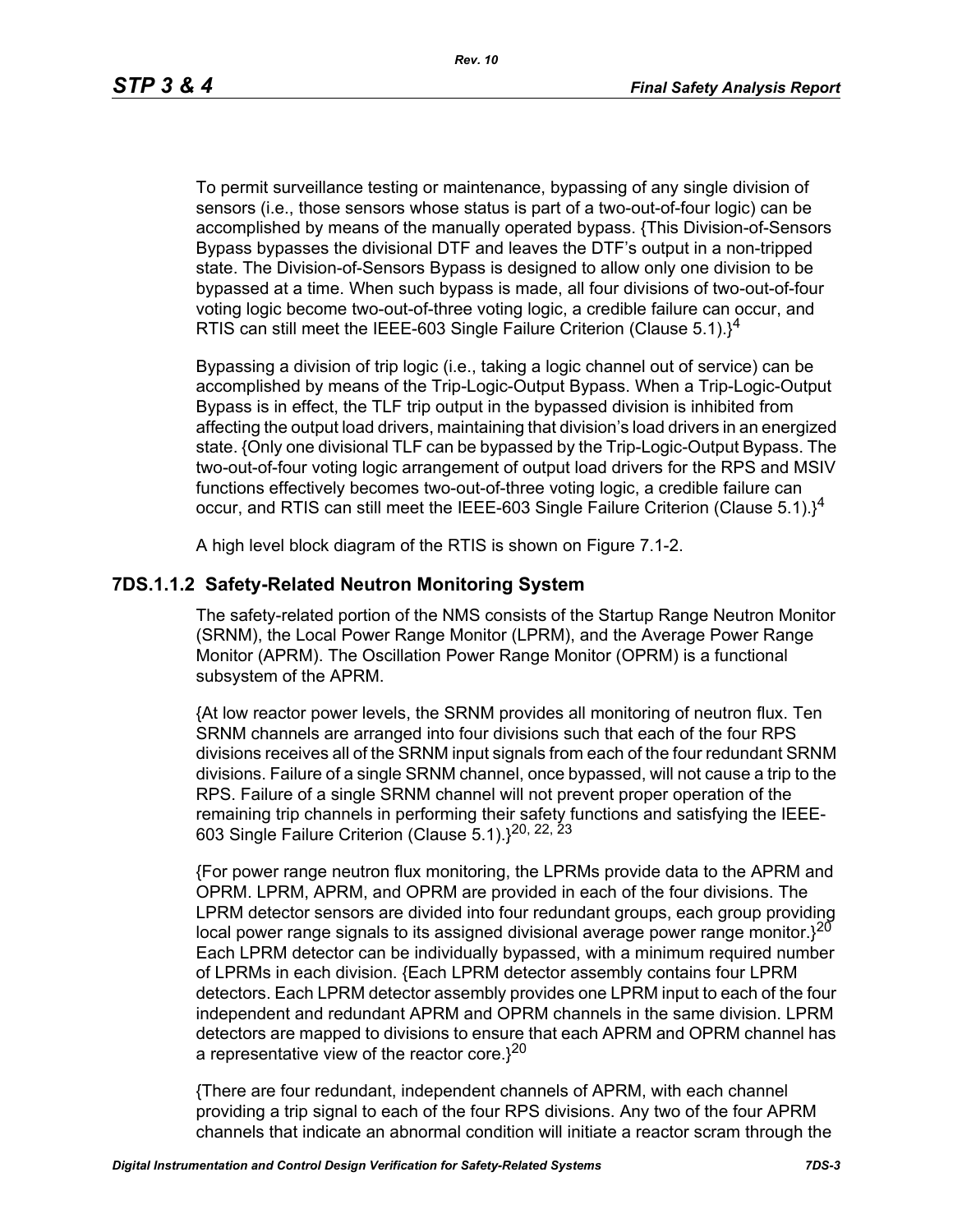RPS two-out-of-four logic. The redundancy criteria are met so that in the event of a single failure under permissible APRM channel bypass conditions, a scram signal will still be generated in the RPS as required. Thus, the IEEE-603 Single Failure Criterion (Clause 5.1) is satisfied. $3^{20}$ 

{There are four independent and redundant channels of OPRM. The above APRM channel redundancy condition also applies to OPRM channels. Bypassing a division of APRM bypasses the same division of OPRM. The OPRM trip outputs are separate from the APRM trips to RPS and use similar RPS two-out-of-four voting logic as the APRM, satisfying the IEEE-603 Single Failure Criterion (Clause 5.1). The arrangement and assignment of LPRMs provide core regional monitoring by redundant OPRM channels. $3^{20}$ 

### **7DS.1.1.3 Power Supply Redundancy**

{Power supply redundancy of the RTIS and the safety-related portion of NMS is provided through four redundant, Class 1E, 120 VAC power sources. The power sources provide an uninterruptible supply of electrical power, one to each division. A loss of one power supply will neither inhibit protective action nor cause a scram, satisfying the IEEE-603 Single Failure Criterion (Clause 5.1). $3^{3, 21, 25}$ 

#### **7DS.1.2 Independence**

Each division of RTIS and NMS can accomplish its safety function regardless of the operability or adverse impact of other redundant divisions or other systems. For RTIS and NMS, functional, physical, electrical, and communication independence exists between redundant safety-related divisions, between each safety-related division and other divisions in other safety-related systems, and between safety-related systems and nonsafety-related systems.

Data independence is exhibited in RTIS and NMS in that only votes to trip and status information are provided across divisional boundaries. The data link information is transmitted in packets with a fixed length, fixed content, and predefined format. Failures in the communication links do not adversely affect operation of the divisions receiving malformed, incorrect, or inappropriate data messages.

### **7DS.1.2.1 Physical and Electrical Independence**

{Each of the four divisions of safety-related NMS and RTIS are physically separated from the other redundant divisions. NMS and RTIS comply with the criteria set forth in IEEE-603, Clause 5.6, and follow the guidance of Regulatory Guide 1.75, which endorses IEEE-384. $3^{3, 21, 25}$  Class 1E circuits are identified and separated from redundant circuits and non-Class 1E circuits. Qualified electrical isolation devices are provided in the design when an interface exists between redundant Class 1E divisions and between non-Class 1E and Class 1E circuits. Independence and separation of safety-related systems are discussed in further detail in Subsection 8.3.3.6.2.

{Physical and electrical independence of the instrumentation devices of the system is provided by channel independence for sensors exposed to each process variable. Trip logic outputs are separated in the same manner as are the channels. Signals between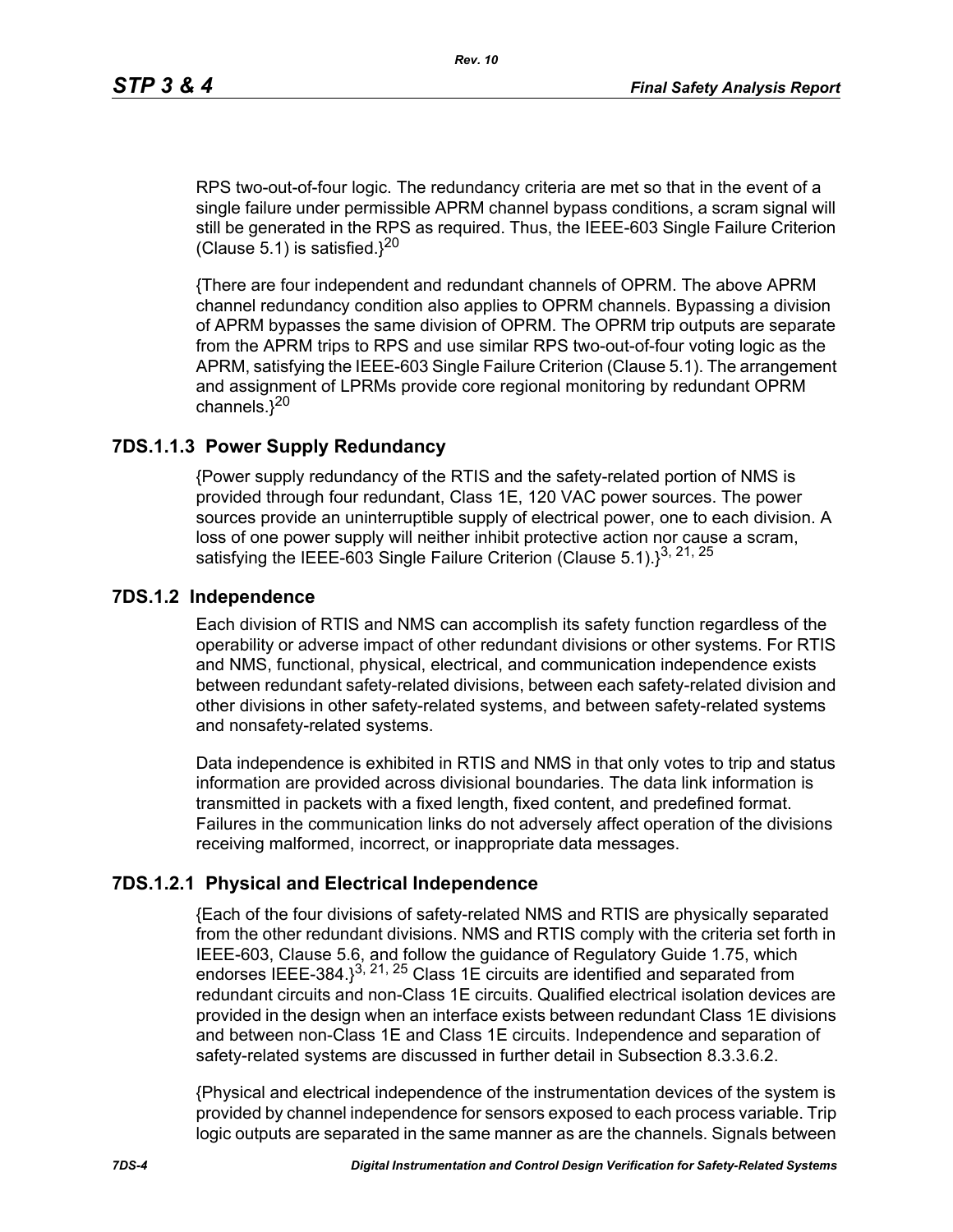redundant RPS divisions are electrically and physically isolated by Class 1E isolators, including fiber optic cables. $3^3$  Figure 7DS-2 provides a high-level overview of the RTIS safety function communication between redundant divisions.

# **7DS.1.2.2 Communications Independence**

For the FPGA-based systems, the signals from the instrumentation are hardwired to the RTIS and NMS channels. The modules used to construct the RTIS and NMS systems communicate using dedicated communication links internal to the division. Each communication link has its own independent communications buffer.

The communication data links to be provided to systems external to the FPGA-based system use unidirectional fiber optic communication links from each division. The communication links provide only fixed data sets to the nonsafety-related systems, provide 1E to non-1E electrical and functional isolation, and offer no possibility of data transfer from the non-safety to safety equipment during normal operation. The NMS allows non-safety calibration data to be passed only to one division of NMS when that division is out of service as described in Subsection 7DS 1.2.2.2.

The FPGA-based system includes self-diagnostic functions that continuously verify proper FPGA and communications performance, and provide outputs used to alert the operator. If a failure is detected, the division is marked as inoperable (i.e., tripped). When two divisions are in a tripped state, the two-out-of-four voting logic will cause the safety action to occur (e.g., two tripped RPS divisions will scram the reactor). Selfdiagnostic functions are safety-related.

Each RTIS and safety-related NMS division has fiber optic communication links to the ELCS communication interface in the same division. The ELCS provides the information for display on the safety displays in the main control room. The links provide a qualified and isolated, point-to-point, single direction communication path to preserve independence between the originating RTIS/NMS division and ELCS.

Each RTIS and safety-related NMS division communicates data and status to the nonsafety-related Plant Information and Control System (PICS) through dedicated communication interfaces in each system's modules. {The communication interface for each division consists of unidirectional fiber optic communication links that broadcast fixed data sets from each safety division to the nonsafety-related PICS. The communication interface is designed to prevent any data transfer from the non-safety PICS to the originating safety related division. The fiber optic cable provides electrical isolation and the safety-related transmitter provides the functional isolation. $1^{17}$ 

No other capabilities exist for communication with external devices. Communications information specific to RTIS and NMS are discussed briefly below in the following subsections.

# **7DS.1.2.2.1 Reactor Trip and Isolation System**

RTIS includes the primary functions of RPS, and Main Steam Isolation Valve (MSIV) functions of the Leak Detection and Isolation (LDS) subsystem. Each system or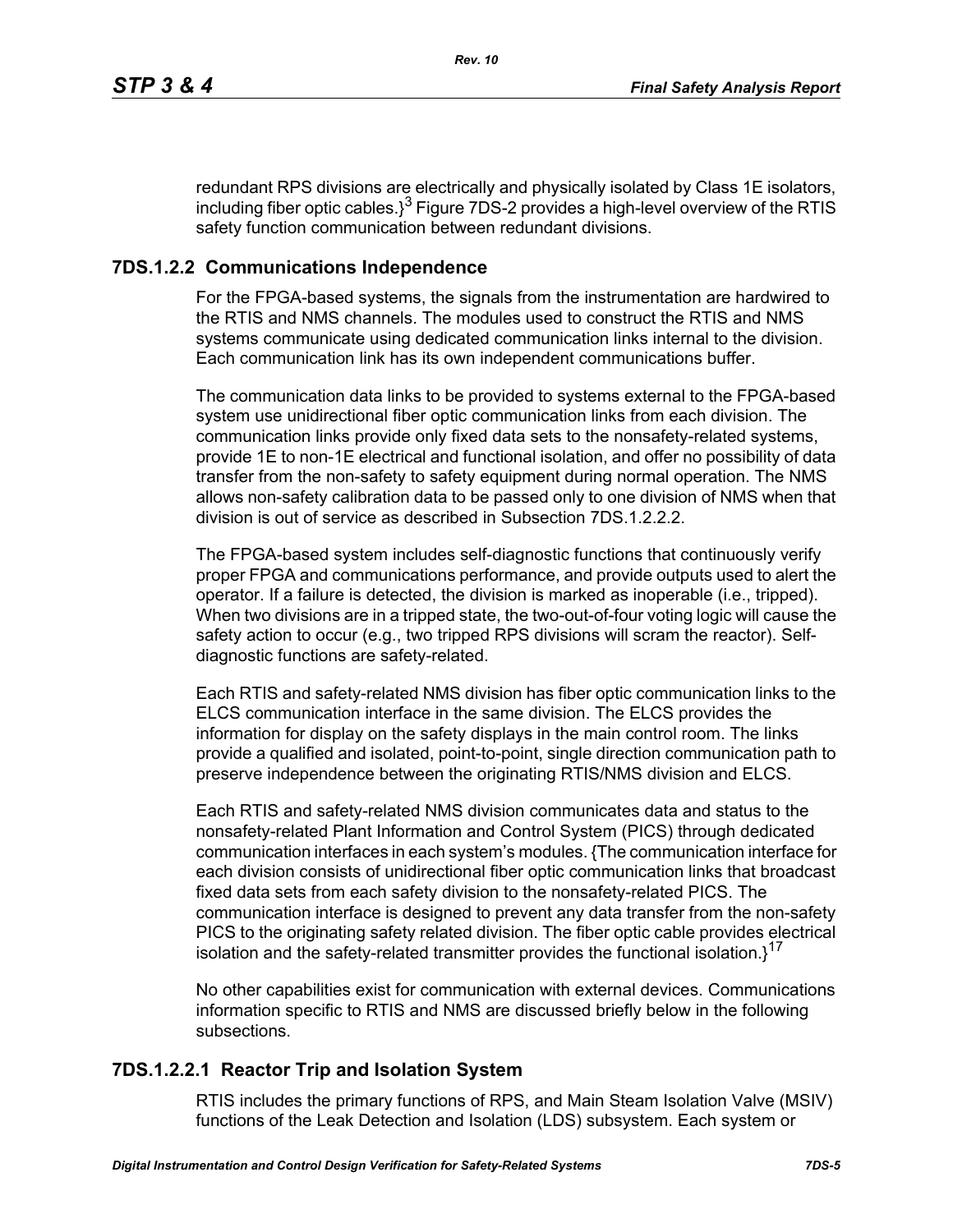subsystem consists of four redundant divisions. A high level block diagram of one division of the RTIS data communication interfaces is shown in Figure 7.9S-1. Figure 7DS-1 provides a diagram of one RTIS division of trip logic.

{The RPS and MSIV functions are implemented in the four redundant divisions of RTIS. Sensor signals are hardwired to the DTF inputs for each division. Each division's DTF determines the trip status for each signal. The DTF communicates its division's trip status information to the TLF by fiber optic communication links. Because individual divisional trip determinations must be shared between divisions to support two-out-offour voting logic for divisional trip outputs, the DTF also communicates its trip status information to the other three divisional TLFs by means of isolated fiber optic communication links. The links provide a qualified and isolated, point-to-point, single direction communication path between divisions to preserve divisional independence. $3^{15, 24}$ 

{Data communicated between RTIS divisions for use in two-out-of-four voting has their own independent communication buffer in the receiving division's TLF for each set of incoming data. Only discrete (vote to trip only) information is transmitted across division boundaries in fixed format, fixed length, and pre-defined messages. This preserves data independence between divisions in accordance with IEEE-603 Clause  $5.6.$ <sup>7</sup>

The TLF in each division determines the system-level actuation of RPS and MSIV safety functions utilizing two-out-four voting logic. In each division, the TLF communicates trip status information to the OLU by unidirectional fiber optic communication links. The OLU in each division communicates with the Load Drivers that initiate the safety function. {The RPS Load Drivers are hardwired to its scram solenoid valves, and the MSIV Load Drivers are hardwired to its MSIV solenoid valves. $3^{24, 26}$ 

### **7DS.1.2.2.2 Safety-Related Neutron Monitoring System**

The safety-related NMS consists of LPRM, APRM, and SRNM subsystems, and OPRM, which is a functional subsystem of the APRM. Each subsystem consists of four redundant divisions. There is no communication between redundant divisions in the safety-related NMS. All trip voting is performed in RTIS. A high-level block diagram of one division of the NMS data communication interfaces is shown in Figure 7.9S-1.

The LPRM monitors neutron flux in the power range. {For each of the four NMS divisions, the LPRMs monitor neutron flux levels from the hardwired LPRM detector inputs. $3^{20}$  Each division has 52 LPRM detectors and LPRM modules that provide data to the APRM and OPRM in each division. {The LPRM modules in one division communicate internally with the APRM in that division over unidirectional fiber optic communication links, providing fixed data sets of LPRM information.}<sup>15, 20</sup>

For each of the four NMS divisions, the APRM uses the divisional LPRM detectors and a divisional core plate differential pressure input. {When an APRM division detects a trip condition, it provides a hardwired, discrete (vote to trip only) signal to all divisions of the RTIS TLF. The hardwired signals are electrically isolated. $3^{20}$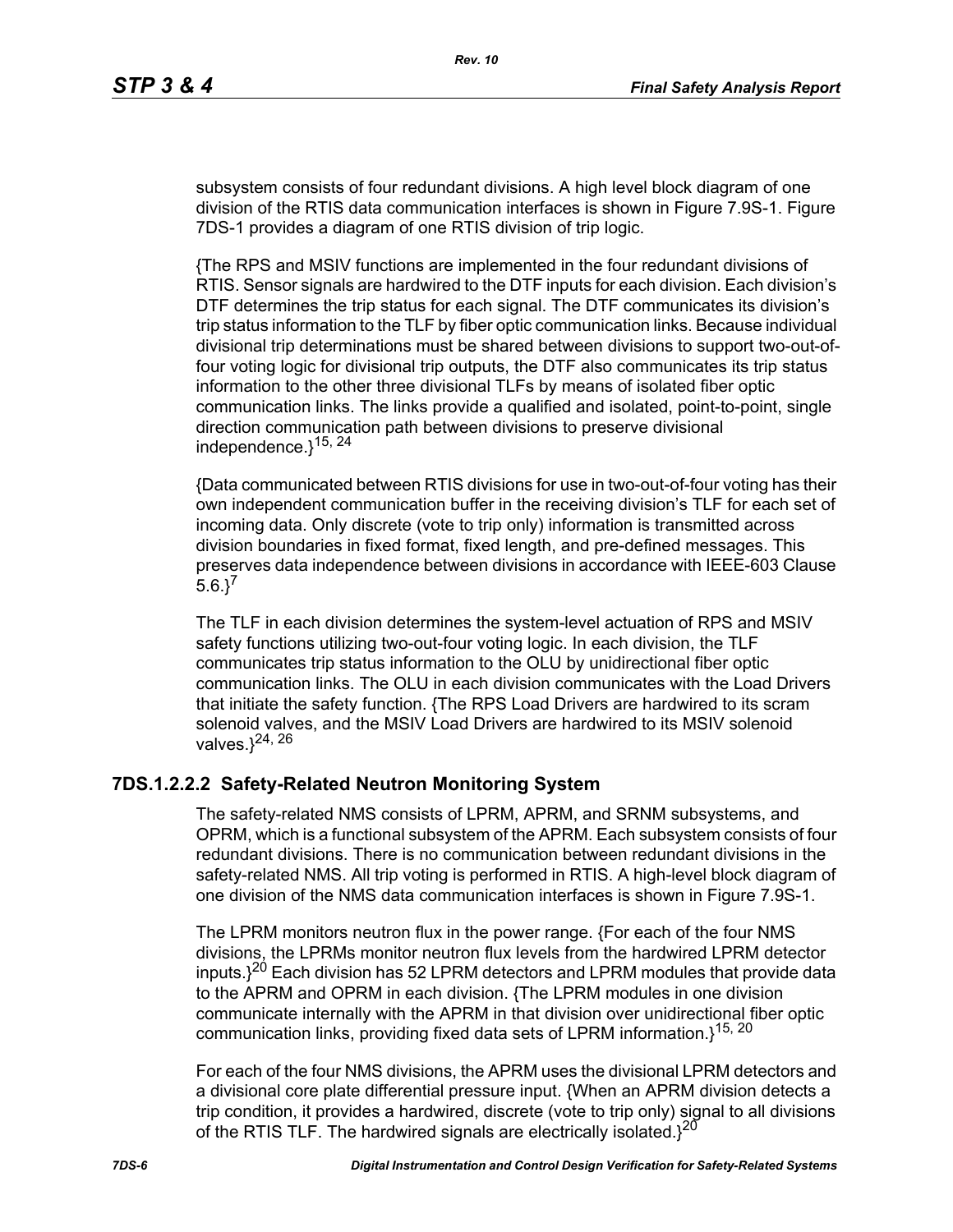For each of the four NMS divisions, the divisional OPRM receives local power level data from the divisional LPRMs and core flow and average power level data from the same divisional APRMs over unidirectional fiber optic communication links. {The four divisions of the OPRM trip protection algorithm independently detect thermal hydraulic instability and provide hardwired, discrete (vote to trip only) signals for the RTIS's OPRM voter logic. $3^{20}$ 

The divisional SRNM monitors neutron flux while in the start-up range. {Each SRNM receives input from a hardwired detector.}20 SRNM detectors are distributed throughout the reactor core and assigned to four divisions. {Each SRNM detects high neutron flux or a short period condition and provides a hardwired, discrete (vote to trip only) signal to all division of the RTIS TLFs for reactor trip determination. $3^{20}$ 

The NMS also includes an off-line capability to transfer calibration data from PICS to NMS. When NMS is online and not bypassed, data transfer to NMS from the nonsafety system is blocked by a key lock switch in each LPRM module. When calibration information is to be transferred from the nonsafety-related core monitor function of the PICS, the NMS division desired to receive the information must be bypassed by the control room operator, placed in an inoperative status, and the key lock switch on that NMS division must be enabled to request and allow the data transfer. Only a limited data set in a predefined format will be accepted by the NMS. Before the data can be used by the NMS, manual verification and acceptance of each data item at the NMS human-system interface is required. {No online data transmission from nonsafetyrelated systems to safety-related systems is permitted. $1^{17}$ 

The Multi-channel Rod Block Monitor (MRBM) is a nonsafety-related subsystem of NMS. {The APRM in each NMS division communicates to the MRBM subsystem with unidirectional fiber optic communication links that provide fixed data sets from each safety division to the nonsafety-related MRBMs.}<sup>15, 17</sup>

### **7DS.1.3 Determinism**

The response time requirement for each NMS and RTIS safety-related function is determined by the Safety Analysis. The response time must be predictable and repeatable to be considered deterministic. The response time for all NMS and RTIS safety functions is deterministic. A description of the FPGA platforms that make the NMS and RTIS response deterministic is provided below.

The FPGA-based system designs use multiple FPGAs on some modules. To enhance testability and reduce undesirable circuit behavior, the basic architecture within each FPGA is a clocked sequential circuit, with periodic synchronizing registers within the FPGAs. Each FPGA only starts processing data when data is transferred into that FPGA, and sends data to the next FPGA or module when processing is complete. Thus, the functions in a given module execute in sequence that is inherently deterministic based on the clocked sequence. The first FPGA completes its function, and then provides data to the next FPGA. When that FPGA completes its function, it provides data to the next FPGA. In addition, when all signal processing FPGAs have finished passing data to the next, the signal processing watchdog timer on the module resets and restarts timing. The watchdog timer is hardware based and is diverse from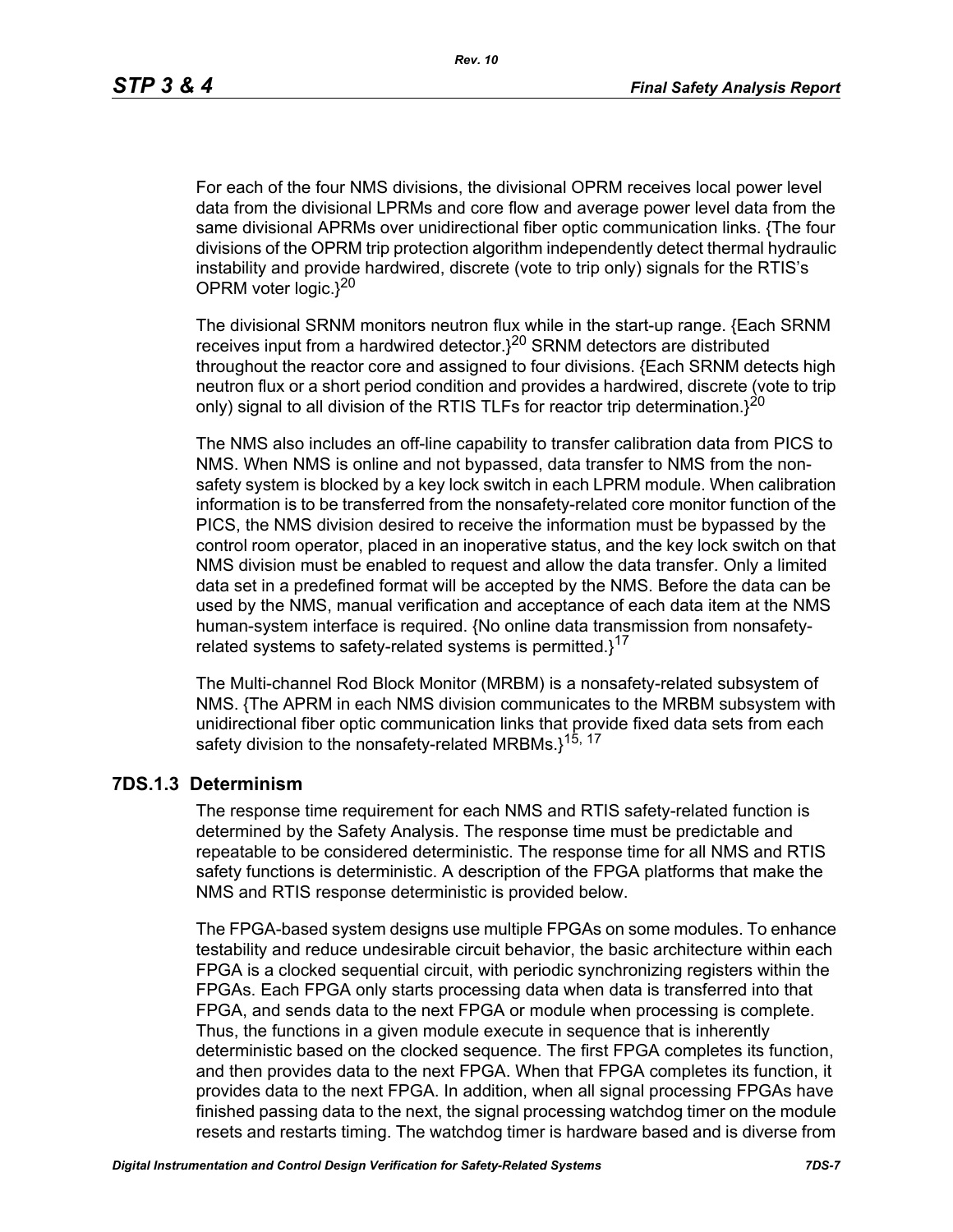the FPGA circuits on each module. {Failure of a signal processing FPGA to complete and pass data to the next FPGA will result in all subsequent FPGAs on that module failing to start. If this occurs in the FPGAs that implement the signal processing and thus the safety functions, the module is marked as failed, the watchdog timer times out, resulting in the tripped division, and an alarm is provided to the operator. Two tripped divisions will result in a reactor scram via the two-out-of-four voting arrangement. The watchdog timer on each module is designed to be fully testable. $i^7$ 

Because FPGAs are arrays of logic cells and registers, each cell connected in series adds defined delay to the logic circuit. {As a result, the logic within each FPGA is designed, verified, and validated to ensure operation within timing constraints under expected operating conditions. The clocked synchronous design is used within each FPGA to avoid timing errors and to ensure timing constraints are satisfied. For synchronous design, changes of state within the FPGA occur only at selected times, controlled by a timing signal. The logic within each FPGA is designed to ensure that the design provides adequate shaping on the inputs to the FPGA to providing sufficient slew on the signal edges. $3^8$ 

{To avoid timing errors within FPGAs, analysis and simulation are performed during the design process. This two-part process includes static timing analysis and dynamic timing simulation. Static timing analysis demonstrates that the setup and hold times on each path within the FPGA design are within predetermined parameters. Software tools used to perform the static timing analysis also are used to evaluate the propagation delay to each element in the code to confirm each timing path in the code is within predetermined paramaters. Also, a diverse set of dynamic simulation software tools are used to validate the design, using predetermined, accurate propagation delays, which are set based on the chosen cells and paths within the routed FPGA. These analyses provide data to the designer to verify that appropriate logic implementation has been achieved, eliminating any potential concerns regarding signal races, signal setup and hold times, and clock skew. A report is generated for implementation including safety analyses. $1^{10}$ 

{The communication protocols used in the FPGA platforms are deterministic because they are pre-defined, fixed length, fixed format, and generated at specific times in the FPGA logic execution. The communication links that perform safety functions include data and time out error checking to ensure determinism. All detected errors are alarmed. The communication protocols and logic in the communication receivers include self-diagnostics that will generate module failure signals upon detection of communication failures, alerting operators. $3^{7, 16, 18}$ 

In summary, the FPGA-based, safety-related NMS and RTIS are deterministic. The FPGA platform does not utilize any non-deterministic data communication, nondeterministic computation, interrupts, multitasking, dynamic scheduling, or event driven design. The logic design of the FPGA circuits is fixed and clocked. {The response times for the system elements, including architecture, communications (including timing and loading) and processing elements are tested to verify that the systems' performance characteristics are consistent with the safety requirements established in the design basis for these systems. The analyses are performed to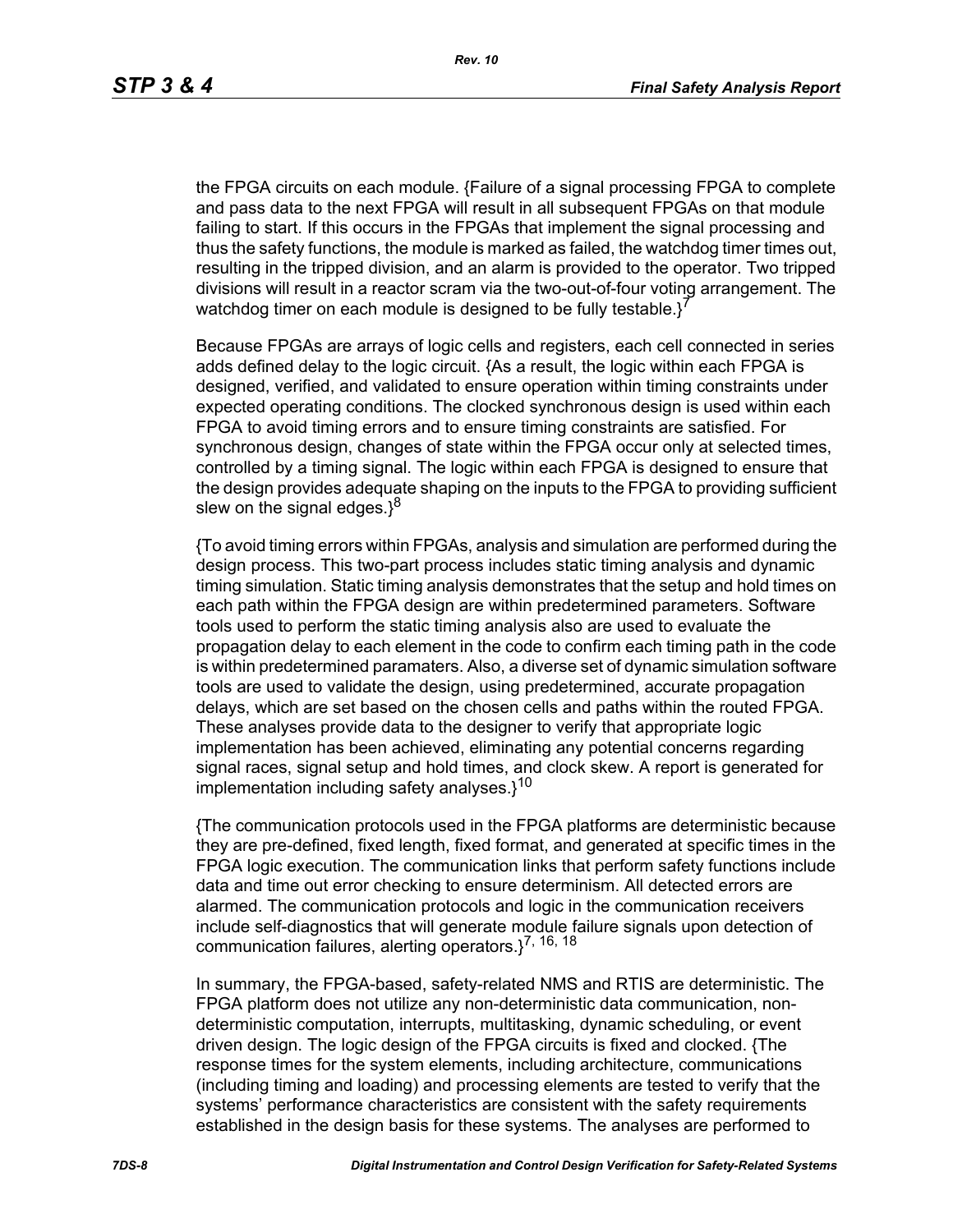satisfy the design timing requirements set forth in Clause 4.10 of IEEE-603. A report is generated to demonstrate the adequacy of the timing analysis. $3^{10}$ 

### **7DS.1.4 Diversity**

The diverse SSLC protection systems allow the overall SSLC safety systems to provide protection against postulated software common cause failures (CCFs). The RTIS and NMS platforms satisfy all IEEE-603 requirements and are developed using a robust hardware/software development process that meets Tier 1 Section 3.4B and BTP 7-14.

The RTIS and NMS are diverse to the Engineered Safety Features (ESF) Logic and Control System (ELCS), which actuates the ESF actions. RTIS and NMS are implemented through FPGA-based platforms, which use configurable logic devices. The ELCS equipment uses microprocessor-based controllers where the logic is implemented in software. The RTIS and NMS are also diverse from the non-safety platforms used for the Nuclear Steam Supply System (NSSS) and Balance of Plant (BOP) control and display.

{The design includes features that enhance the diversity of RPS and MSIV closure functions, including a diverse system for mitigation of Anticipated Transient Without Scram (ATWS) events.

The defense-in-depth configuration for STP 3&4 includes fail-safe RPS systems and fail-as-is ESF systems in separate processing channels. BOP control systems are independent of RPS, NMS, and ELCS in separate communication functions using diverse hardware and software from the Essential Communication Functions  $(ECFs).$ <sup>14</sup>

The STP 3&4 diversity and defense-in-depth strategies are provided in more detail in Tier 1 Section 3.4C and Tier 2 Appendix 7C.

# **7DS.1.5 Simplicity**

The FPGA-based platform that implements safety-related NMS and RTIS is designed for simplicity. The systems have some analog circuits that process detector signals as inputs. The analog signals are converted to digital signals, and then processed by FPGA circuits. The FPGA circuits are constructed of discrete logic blocks that are similar to older, analog and discrete relay circuits in existing operating plants. The FPGA-based DI&C implements the required functionality in fixed gates with deterministic timing that cannot be changed after being programmed at the vendor facility. Priority modules are not necessary due to the simple, overall ABWR diversity strategy. Nonsafety-related equipment is designed such that it cannot control or influence the operation of safety-related functions; nonsafety functions are not performed in the safety-related equipment, which simplifies the safety-related equipment by elimination of non-essential functionality. Data is transferred from each safety division over independent, unidirectional communication links to nonsafetyrelated equipment for several purposes, including diverse display of safety data, preserving data for historical purposes, and performing channel cross checks. This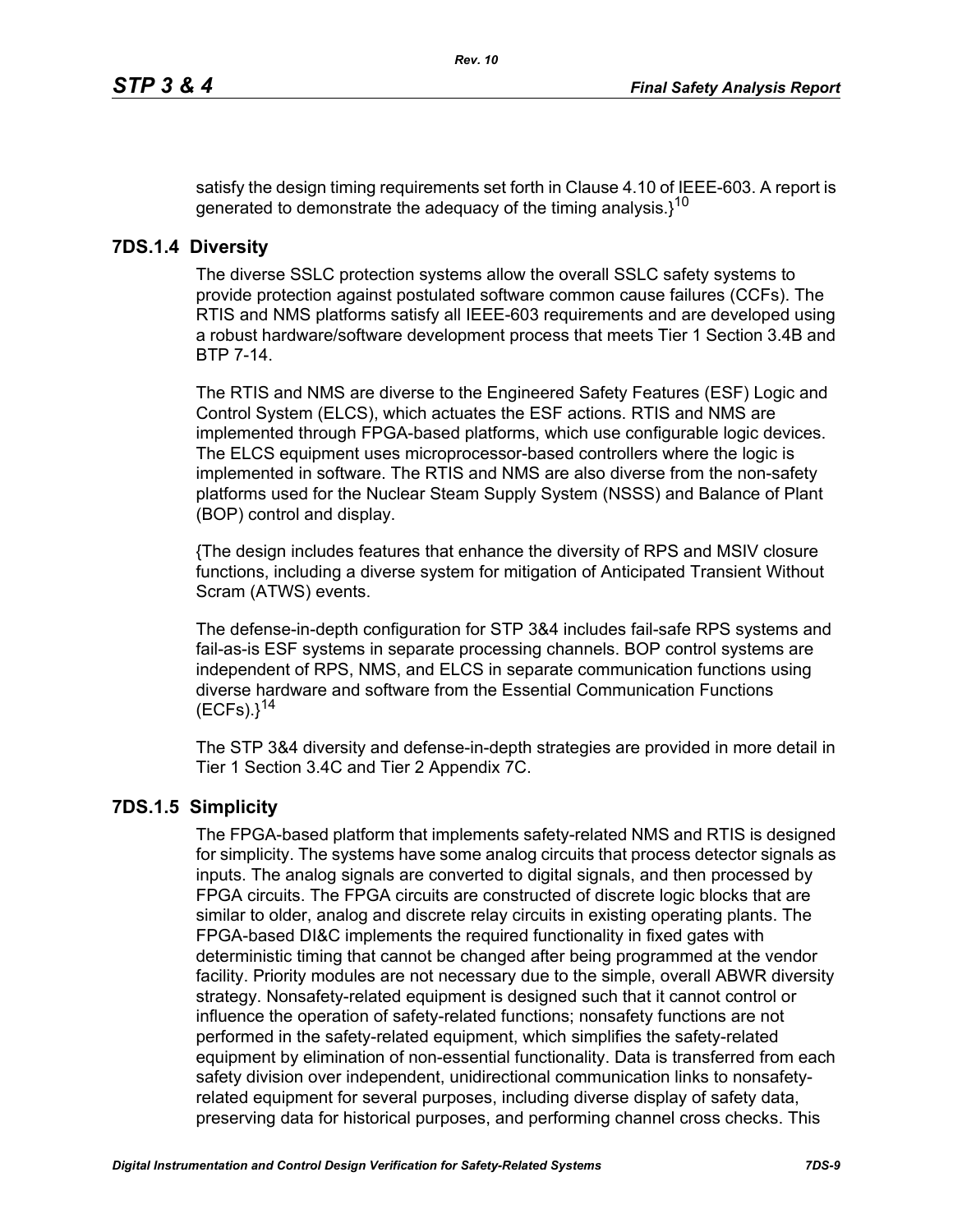transfer of data shifts these complex activities to the non-safety equipment, preserving simplicity in the safety systems. The only communication between divisions is to vote on two-out-of-four trip decisions in RTIS; NMS has no inter-division communication. Thus, the RTIS and NMS platform design satisfies the subjective attribute of simplicity.

# **7DS.2 Engineered Safety Features Logic and Control System (ELCS)**

### **7DS.2.1 Redundancy**

{There are four divisions of sensor functions in ELCS that provide sensor input to the divisional Digital Trip Function (DTF). There are three divisions of system-level safety function initiation in the Safety Logic Function (SLF) and component control in the SLF Remote Digital Logic Controller (SLF RDLC). Divisions I, II, and III contain a DTF sensor division, SLFs for ESF system-level initiations, and SLF RDLCs for component control functions. Division IV contains a DTF sensor division only. $1^{1, 2}$ 

A Division of Sensors Bypass is provided for surveillance testing and maintenance. {The Division of Sensors Bypass provides independent bypass signals to each division of ELCS. The Division of Sensors Bypass is designed to allow only one division to be bypassed at a time. $3^4$ 

If one of the four divisions of sensors is bypassed, one divisional DTF is bypassed, and three redundant divisions of sensors remain operable. Because the system-level ESF initiation logic is two-out-of-three with a sensor division bypassed, ELCS can experience a credible single failure with a division of sensors bypassed and still meet the IEEE-603 Single Failure Criterion (Clause 5.1).

Each ESF safety function is assigned to a minimum of two divisions. Each of the division's system-level initiation and component level actuation is redundant in at least one other independent division. This assures that the ELCS complies with the IEEE-603 Single Failure Criterion (Clause 5.1).

{There are four 125 VDC redundant power sources, one for each division of ELCS. There are four redundant 120 VAC uninterruptible power sources, one for each division's safety Flat Panel Displays. Because the divisional power sources are independent, the power sources meet the IEEE-603 Single Failure Criterion (Clause 5.1). $3^{3}$ 

### **7DS.2.2 Independence**

A division of ELCS will accomplish its safety functions regardless of the operation or failure of other safety divisions, or the operation or failure of non-safety systems. A high level block diagram of one division of the ELCS data communication interfaces is shown in Figure 7.9S-1. Figure 7DS-3 provides a diagram of one ELCS division of ESF safety function initiation and component actuation.

{There are four divisions of sensor functions in ELCS that provide sensor input to the divisional DTF. There are three divisions of system-level safety function initiation in the SLF and component control in the SLF RDLC. Divisions I, II, and III contain a DTF, SLFs for ESF system-level initiations, and SLF RDLCs for component control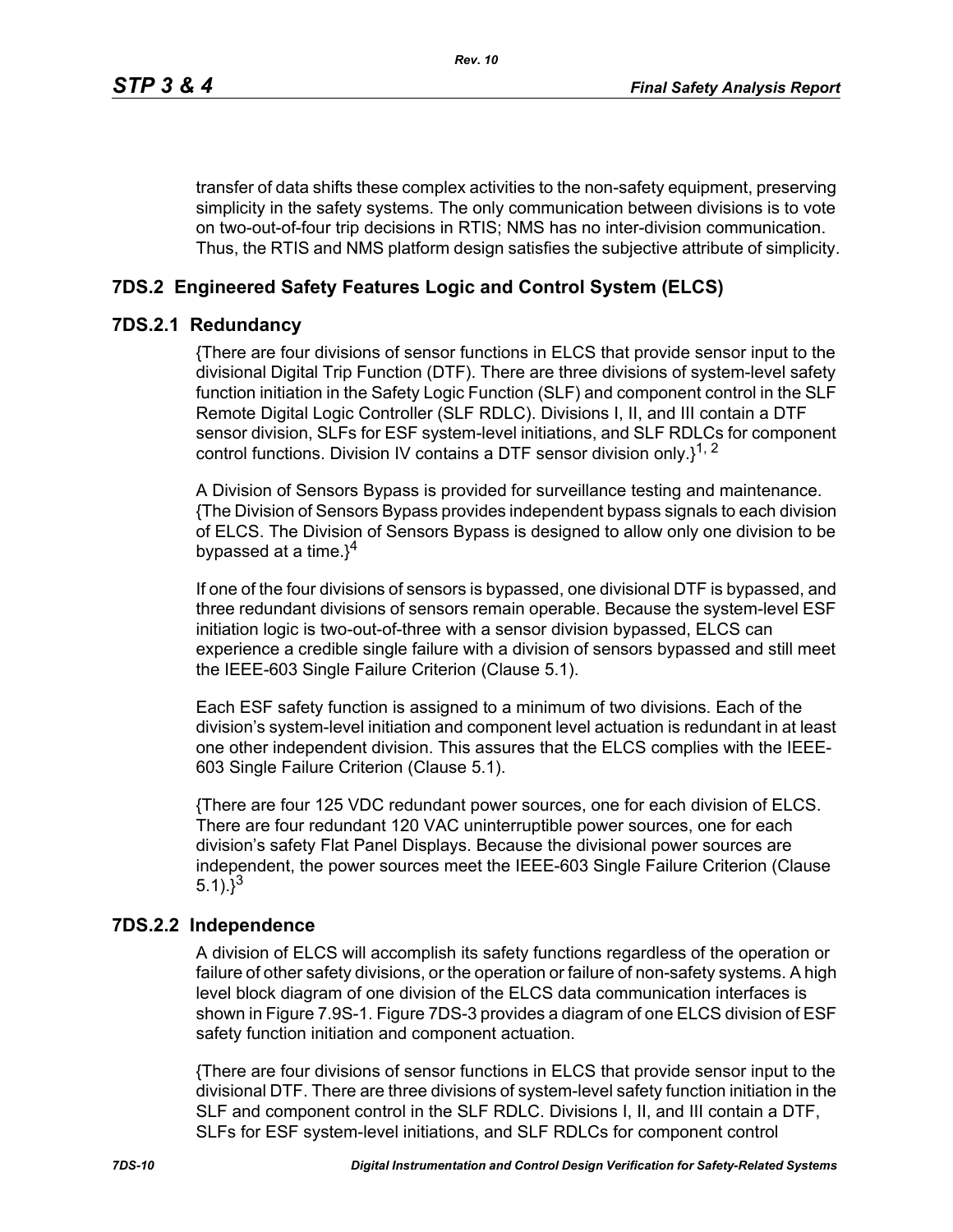functions. Division IV contains a DTF sensor division only. $1^{1, 2}$  {ELCS equipment is Class  $1E$ <sup>1</sup> {The ELCS software is safety-related and is developed in compliance with Tier 1 Section 3.4B and BTP 7-14 to conform to the requirements for service in a Class 1E application.  $\xi^{5, 8, 11, 12, 13}$  The ELCS description of Independence includes these topics:

- **Functional Independence**
- Physical Independence
- Electrical Independence
- Communications independence

These topics are discussed individually in the following subsections.

#### **7DS.2.2.1 Sensor DTF Division Functional Independence**

{Each division of ELCS has independent sensors. There are no shared sensors between divisions of DTFs. There is no communication between ELCS DTFs in independent divisions. This assures that the input data for each division is independent.}1, 3 ,15

Each ELCS sensor division operates asynchronously from the other divisions. Each sensor division performs its safety function independently from the other sensor divisions. {Each sensor division DTF independently transmits the ESF safety function initiation information as a discrete value (vote to initiate only) to the three divisions of system-level initiation logic and component control. $3^{3, 15}$ 

Each sensor division transmits the division's DTF initiation status over a unidirectional point-to-point serial data link. There is no interaction between the transmitting sensor division and the receiving division as described in Subsection 7DS.2.2.4.1.

{Where an external system needs direct sensor information from ELCS for display or recording, the ELCS analog or digital signal is isolated by a qualified isolation device before the signal enters the ELCS data acquisition equipment.  $1^{1, 3, 17}$  Thus, no failure in the external system can adversely affect the direct sensor information in ELCS.

{Each external discrete signal that is hard wired to a division of ELCS is isolated by a qualified isolation device to assure that the independence of the ELCS division is maintained. The qualified isolation device is Class 1E ELCS equipment.<sup>1, 3, 10, 15</sup>

#### **7DS.2.2.2 Physical Independence**

{Each of the four divisions of ELCS is physically separate from the other redundant  $\frac{1}{3}$  The ELCS enclosures and equipment are seismically qualified to assure that a seismic design basis event cannot compromise the physical separation.

{All of the ELCS divisions are physically separated from the non-safety systems.}<sup>3</sup>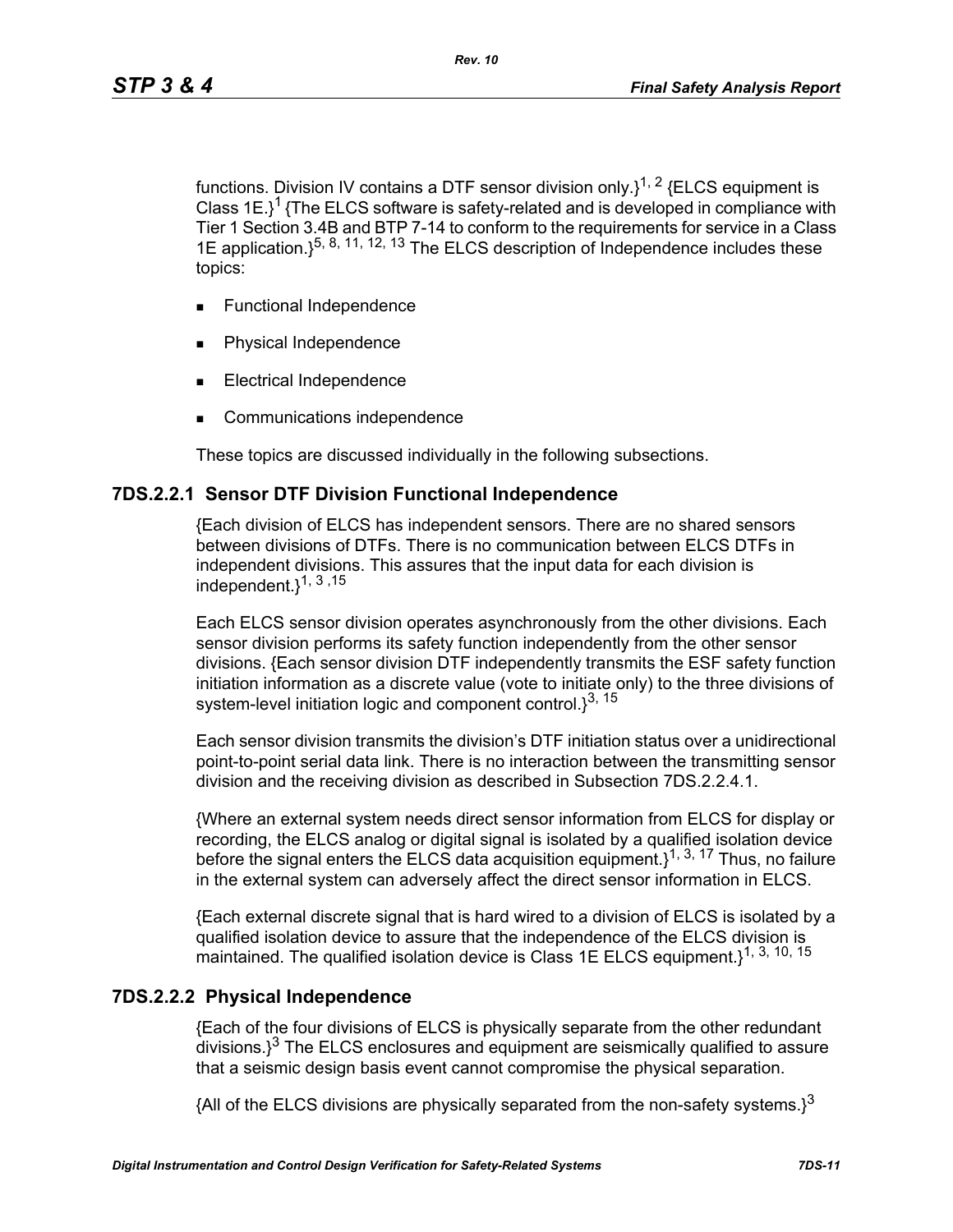# **7DS.2.2.3 Electrical Independence**

### **7DS.2.2.3.1 Independent Power Sources**

{Each redundant division is powered by separate independent divisional power sources. Each division's sensors, DTF, SLFs, and SLF RDLCs receive their power from a separate and independent divisional Class 1E 125 VDC power source. $3^{3, 19}$ {The ELCS safety Flat Panel Displays in each division is powered from a separate and independent divisional source, which is the 120 VAC uninterruptible Class 1E power supply.}<sup>19</sup>

{The ELCS power sources are independent and separate from the non-safety power sources. $3^{3, 19}$ 

### **7DS.2.2.3.2 Electrical Isolation**

{Each ELCS division is electrically isolated from the other redundant divisions.}<sup>3</sup> {Each DTF transmits the division's ESF safety function initiation status over a point-to-point fiber optic cable to each SLF in the three independent divisions. Because the communication is unidirectional, isolated, and buffered, from the DTF to the SLF, there is no possibility of interaction between the transmitting DTF and the receiving SLFs that would propagate an electrical fault or degrade the independence of the sending division from the receiving division.}<sup>1, 17</sup>

Each SLF transmits ESF safety function system-level initiation status to Remote Digital Logic Controllers (RDLCs) in the same division as the SLF over redundant, point-topoint, fiber optic, serial data links. Because the transmission is unidirectional, isolated, and buffered, there is no possibility of interaction between the transmitting SLF and the receiving SLF RDLCs. {Because the fiber optic link from the DTF RDLC is redundant, the communication can accommodate a single cable break or failure of a fiber optic modem and continue to function without interruption. $3^{18}$  The RDLC performs the component control logic and provides control commands to a Component Interface Module (CIM), which provides the resultant control signals to the electromechanical component. The CIM provides qualified isolation for the component feedback signals.

Figure 7DS-4 provides a high level overview of the ESF safety function communication between redundant divisions.

The Reactor Trip and Isolation System (RTIS) and the Neutron Monitoring System (NMS) provide serial, unidirectional communication interfaces to ELCS to provide the capability for ELCS to display RTIS and NMS information. Communication from RTIS and NMS to ELCS remains within the same electrical division. These communication interfaces utilize fiber optic isolation. ELCS provides communication buffering in the communication interface to the safety Flat Panel Displays.

 ${Each ELCS}$  division is electrically isolated from the non-safety systems. $3^3$  {Each ELCS division has a single unidirectional, fiber optically isolated communication link to the non-safety system. Both the communication protocol and the transmission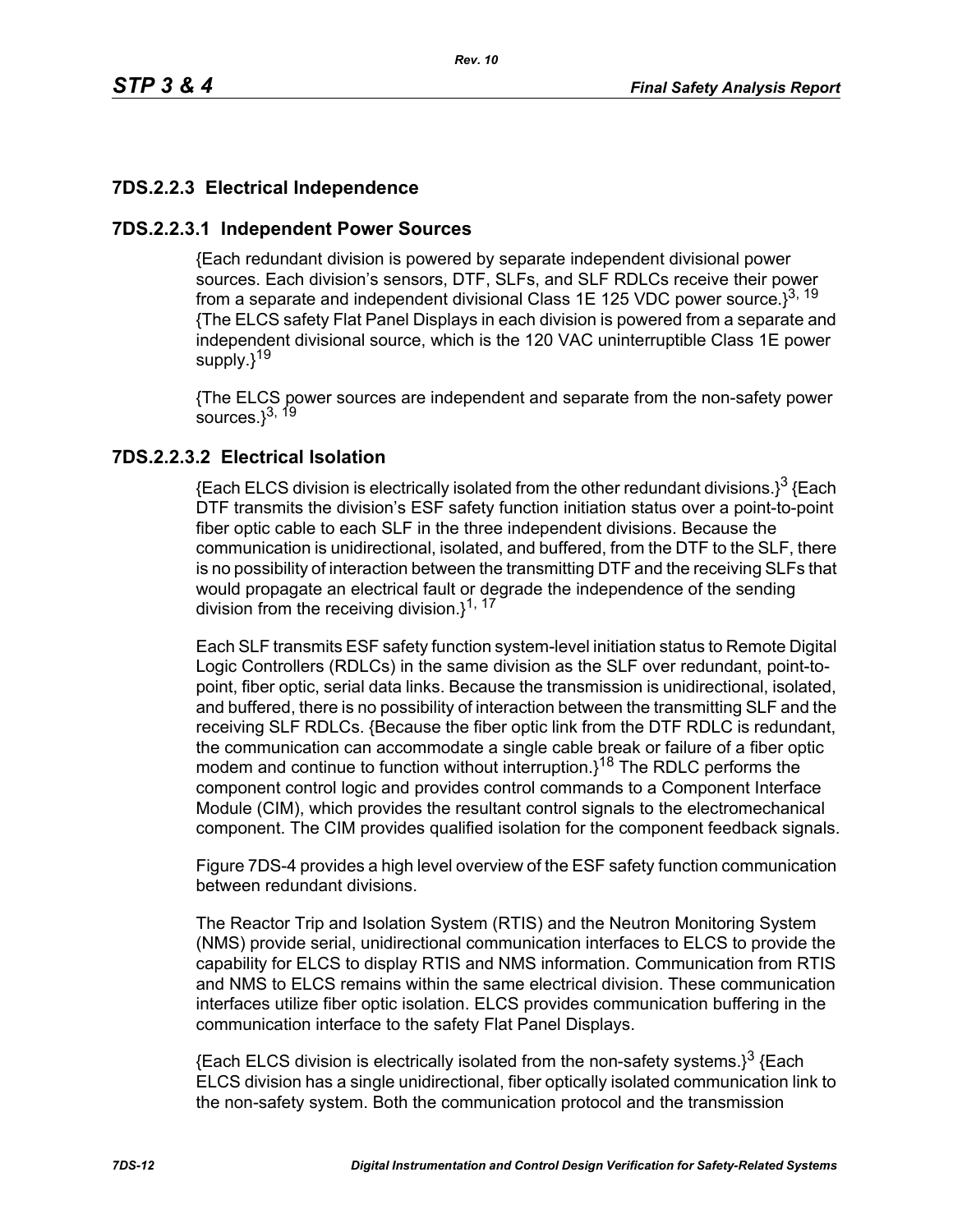interface are designed such that it is not possible for the non-safety system to send data to ELCS over this communication link. $1^{17}$ 

*Rev. 10*

{Each external discrete signal that is hard wired to a division of ELCS is isolated by a qualified isolation device to assure that the independence of the ELCS division is maintained. The qualified isolation device is Class 1E ELCS equipment.}<sup>1, 3, 10, 15</sup>

These measures assure the electrical isolation and independence of each ELCS division.

### **7DS.2.2.4 Communications Independence**

There are three types of data communication utilized for ELCS. These types are:

- Unidirectional serial point-to-point fiber optic data link
- $\blacksquare$  Intra-division network
- Safety to Non-safety

#### **7DS.2.2.4.1 Unidirectional Serial Point-to-Point Fiber Optic Isolated Data Links**

{The unidirectional serial point-to-point fiber optic isolated data link utilizes a deterministic protocol. $i^{16}$  Each transmission is unidirectional from the transmitting controller to the receiving controller. The communications occur in a predictable, cyclic sequence. The communication is buffered by the communication processor, which is separate from the application processor on both the sending and receiving end of the communication process. {The unidirectional nature of the communication process in conjunction with the buffering of the communication from the application processor and the electrical isolation complies with the independence requirements of IEEE 7.4.3-  $2.3^{7, 19}$ 

This type of communication link is utilized to communicate automatic and manual ESF safety function information. The link is utilized to communicate ESF safety function information within a division including:

- **DTF RDLC to DTF in the same division**
- DTF to SLFs in the same division
- SLEs to RDLCs in the same division

This type of communication link, using separate communication equipment, is also used between divisions from a division's DTF to the SLFs in the other divisions.

{This assures that there are no communication interactions that would affect the independence of the divisions. $1^{19}$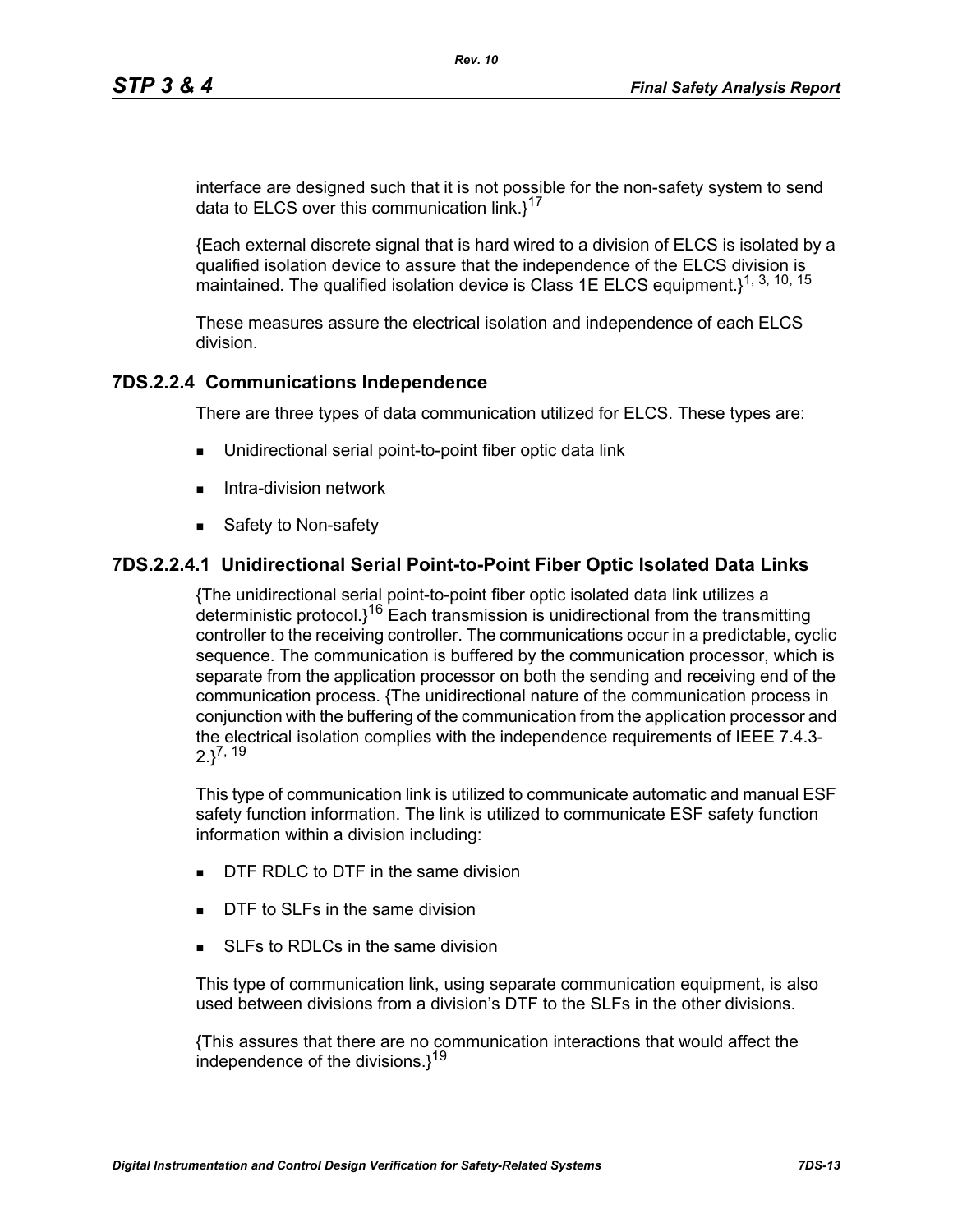### **Unidirectional Data Communications Functions for ELCS**

{Each division's DTF RDLC transmits converted sensor signals to the division's DTF. The DTF RDLC transmits the signal information to the DTF by redundant, isolated, unidirectional, point-to-point, serial data links. The links are isolated by fiber optic media. This communication is sent without requiring an acknowledgement from the receiving DTF.}<sup>1</sup>

The DTF receives the transmission and then determines the division's ESF safety function initiation status. The DTF then uses separate unidirectional, point-to-point, serial links to transmit the division ESF safety function initiation status as discrete data containing only the votes to initiate protective action, to each duplicate SLF in each division. These links are isolated by fiber optic media. Each of these SLFs receives an isolated unidirectional serial link from the DTF in each division. {The SLF utilizes the four sets of independent DTF ESF safety function initiation status data and determines if there is a coincidence of two initiation signals for a specific safety function. The SLF then transmits the system-level initiation status over a redundant, isolated, unidirectional serial link to the SLF RDLCs. The links are isolated by fiber optic media. The SLF RDLC receives the system-level initiation status and provides the appropriate component actuation control command to the Component Interface Module (CIM). $i^1$ 

#### **Component Interface Module (CIM)**

{The CIM is implemented with non-microprocessor technology. A CIM is assigned to each plant component controlled by ELCS. The CIM provides the hard wired interface to the component control circuit and receives the hard wired feedback signal from the component that provides component status information.

A CIM will receive input control commands from two SLF RDLCs for components where it is desired to reduce the probability of spurious actuation. For this case, the CIM performs 2-out-of-2 coincidence logic for the commands received from two SLF RDLCs. The capability exists to bypass an ESF output channel for maintenance or surveillance testing. When an ESF output channel is bypassed, the CIM reverts to a 1 out-1 logic that utilizes the output channel that is not bypassed.}1, 2, 4 For ESF functions that utilize a single SLF RDLC, the CIM uses 1-out-of-1 logic. The CIM communicates the component status feedback information to each SLF RDLC that provides output commands to it.

{The use of the communication methods described above for the ESF safety function automatic and manual initiation assures that the divisions are independent. $i^3$  Data independence is maintained by this communication method. The SLF is the only point where multiple sets of independent data are processed. {The SLF has a different receive port for each of the four independent DTF data sets. The SLF uses the independent discrete data sets in coincidence logic in a manner that assures that there is no interaction that would degrade the independence of the division. $1^{7, 15, 17}$  A description of the use of the independent data sets is provided in Subsection 7DS.2.3.3.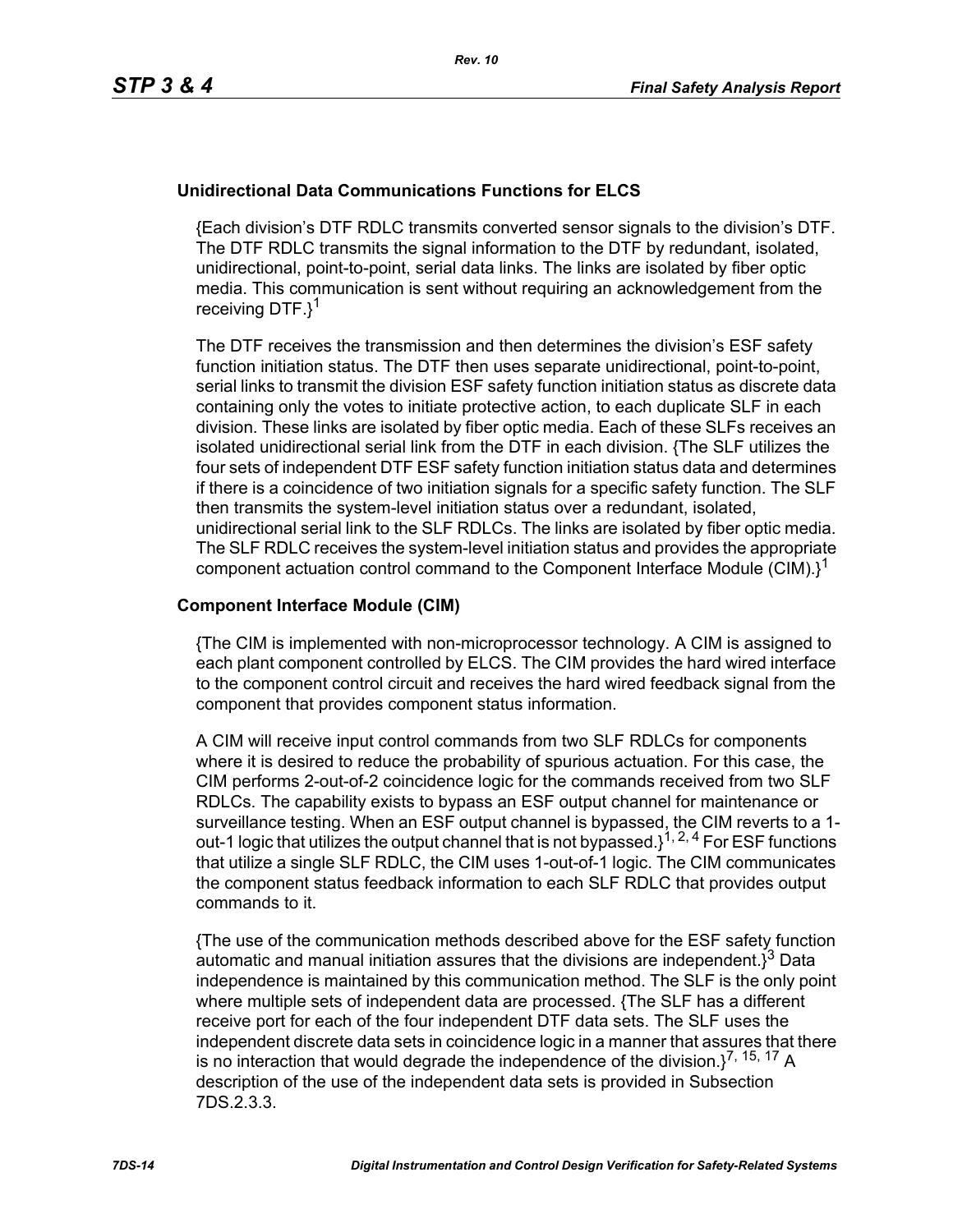*Rev. 10*

{Messages are sent and processed in a pre-determined format, with known lengths and data mapping within the messages. Any message that does not match the requirements provided in the communication protocol will be discarded. Only correctly formatted messages can be used. The predefined formatting and data redundancy within the message minimize the possibility of malformed messages from being used by the receiving Controller's application processor.<sup>1</sup>

The design of the controller utilized for communication assures that the Boolean data communicated for the ESF safety function status cannot be used as a controller instruction. Information on this topic is provided in Subsection 7DS.2.3.3.

### **7DS.2.2.4.2 Intra-division Network Communication**

{Each ELCS division includes an intra-division network for communication within the division. This network is separate from the ESF safety function communication. The intra-division network uses a deterministic protocol.}<sup>16</sup>

The intra-division network uses a communication interface module to buffer communication data from each application processor. The communication interface module receives data from the application processor in buffered memory and the communication interface module writes data to the buffered memory for the application processor to read. This assures that the application processor will perform deterministically, independent of the intra-division network status. The communication interface module performs the network communication function and diagnostics on the messages received. {The intra-division network utilizes redundant fiber optic isolating media between ELCS cabinets in separate locations such that the intra-division network can accommodate a single failure of a fiber optic modem or a single cable break and continue to function.<sup>7</sup>

The intra-division network provides the following functions:

- **Provides signal information and component status to the safety Flat Panel** Displays. The Flat Panel Displays are dedicated to a division. {There is no capability to transmit or receive information from an external division or non-safety system from a division's safety Main Control Room Flat Panel Displays.}<sup>17, 19</sup>
- {Provides the capability for operator soft control for selected division components by means of the plant operators' safety Flat Panel Displays in the Main Control Room. There is no functionality or communication capability that would allow a division's safety Flat Panel Display to control components in another division.}15, 18
- {Provides the capability to communicate self-diagnostic information for display and alarm in the Main Control Room. $1^{15}$
- **Provides the capability for maintenance display of detailed diagnostic information** and the capability to conduct surveillance testing at the Maintenance and Test Panel (MTP) installed in each division. {The MTP does not have the ability to control components in a division or communicate across divisions. $l^1$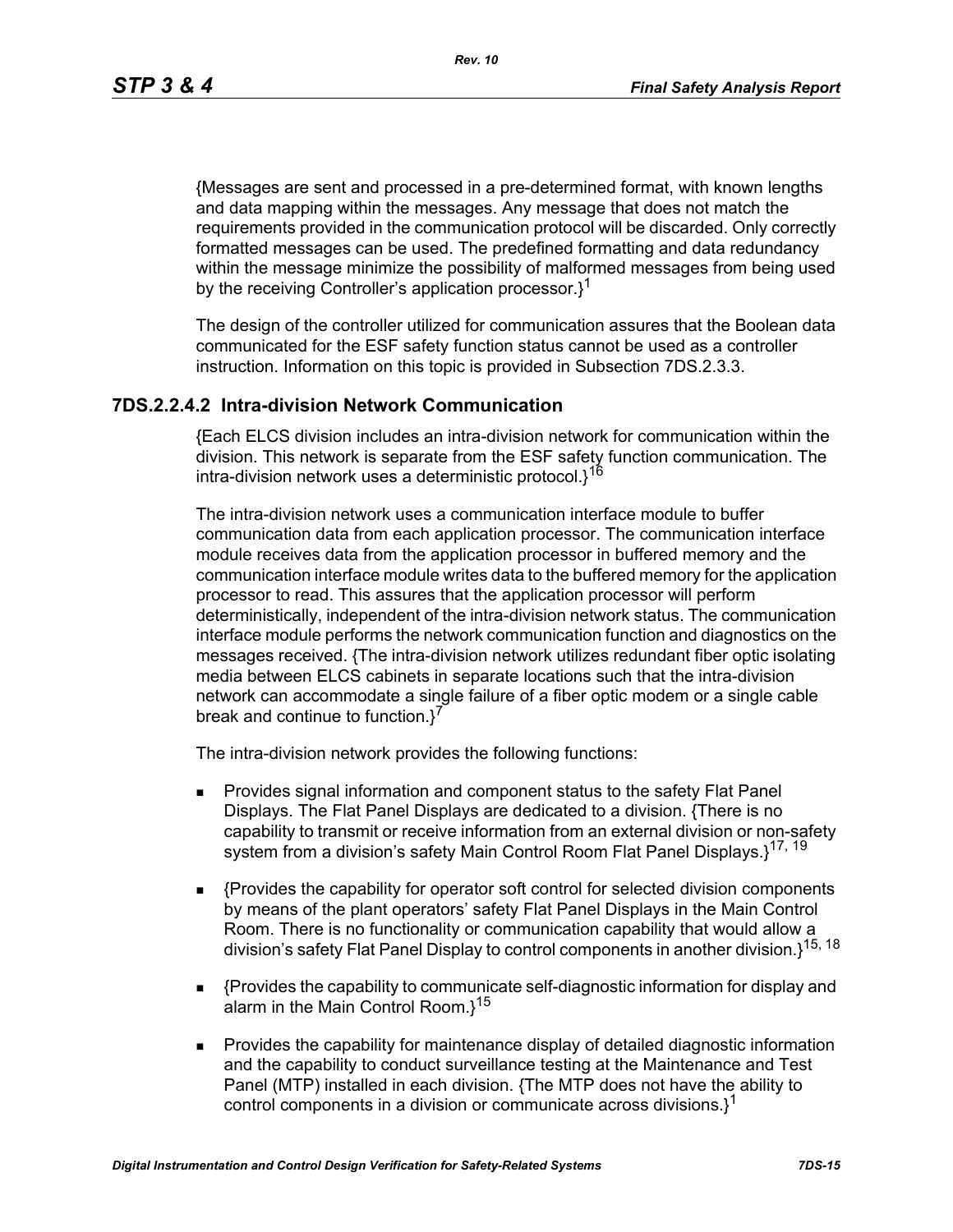{The loss of the intra-division network will not affect the division's ability to perform the manual and automatic ESF safety function initiation and component actuation. The intra-division network does not extend beyond a division's boundary. The intra-division network has no interfaces with nonsafety-related systems. Therefore, the intra-division network adheres to the design principle of division independence.<sup>17, 19</sup>

# **7DS.2.2.4.3 Safety to Non-Safety Communication**

{Each independent ELCS division has a communications interface to the Plant Information and Control System (PICS). The ELCS Maintenance and Test Panel (MTP) provides buffered, unidirectional communications over a fiber optically isolated interface. The MTP buffers the data that is received from the intra-division network. The MTP utilizes a separate communication interface to transmit a subset of the buffered data to PICS. The MTP communication interface does not have the capability to read data. Data is transmitted without acknowledgement to the non-safety system.}<sup>15</sup>

### **7DS.2.3 Determinism**

#### **7DS.2.3.1 Overview**

The response time requirements for ELCS are determined by the Safety Analysis for each ESF safety function. The ELCS response time must have a predictable and repeatable maximum value that meets the Safety Analysis requirements under all plant operational conditions determined by the STP 3 & 4 design bases.

If the response time is predictable and repeatable, then it is deterministic. The ELCS response time for all ESF safety functions is deterministic. {A formal timing analysis is developed to document the response time and meets the requirements of Clause 4.10 of IEEE-603. The analysis is validated by formal test. A report is generated to demonstrate the adequacy of this timing analysis. $3^9$ 

A description of the ELCS design features is provided in this section. These design features assure that the design is deterministic and that the response time meets the Safety Analysis requirements for each ESF safety function.

### **7DS.2.3.2 Signal Input**

The signal inputs represent the state of plant processes that indicate the need for an ESF safety function initiation. The sensor response time and the analog filtering of the signal determine the delay time before a signal level reaches the setpoint where an ESF safety function is required to be initiated. This delay time is included in the above timing analysis.

#### **7DS.2.3.2.1 Signal Measurement**

The signal inputs are converted to internal digital values by the analog input modules and digital input modules. The data acquisition modules function independently from the controller application processor and contain buffered values that are available for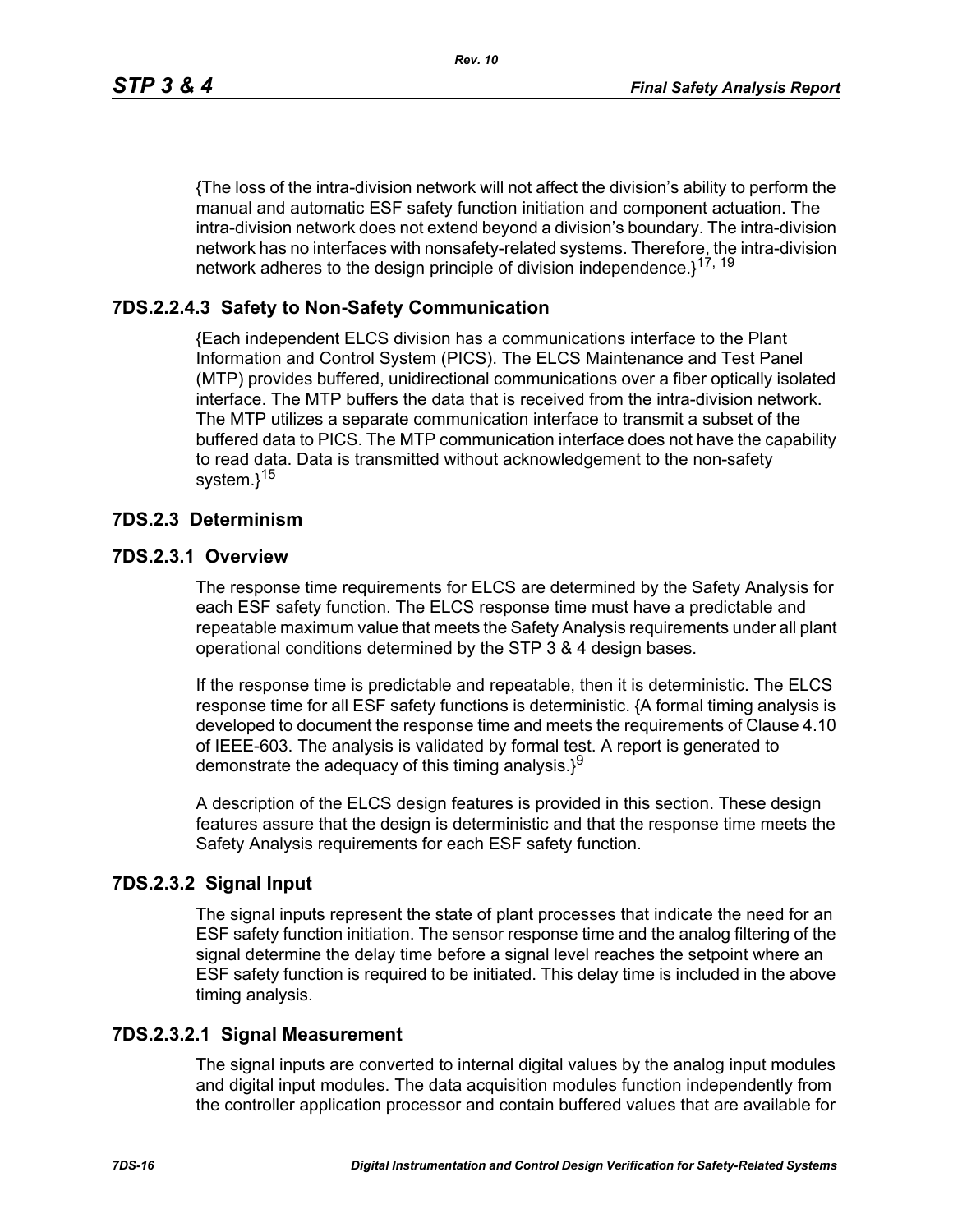the processor to read. The maximum delay time from signal measurement to the availability of the data to be read is included in the above timing analysis.

# **7DS.2.3.2.2 ELCS Controller Processing**

The ELCS controller consists of an application processor and a communication processor. The two controller processors are separate and each contains its own local memory. The two separate processors share a distinct portion of memory where the information is stored for unidirectional point-to-point serial links communication. Each separate datum has a unique shared memory location. The location of the data sent by the application processor is separate from the location where the data received from the communication processor is stored. The application processor is buffered from the communication processor by shared memory so that the application processor timing is not affected by communication with other controllers.

The application processor is also buffered from the intra-division network by different buffered memory for transfer to the intra-division network communications interface module.

#### **Communications Processor for Unidirectional Serial Communication**

ELCS is designed such that all information required for ESF safety function initiation is communicated every time the communication occurs. There is no data that is communicated by "exception."

The communications processor supports the deterministic performance of the unidirectional serial data link communications. The communication processor performs the following functions:

- Receives and buffers incoming data from each unidirectional serial link. Each unidirectional serial data message has a predetermined size that cannot exceed a predetermined maximum size.
- **Provides communication diagnostics on the incoming communication message**
- **Formats the incoming data and stores the data in predetermined locations in** memory that is shared by the application processor
- **Reads the outgoing communication data from the memory shared by the** application processor
- Formats the data into one outgoing message, including additional data for diagnostic purposes and provides a CRC data for the message.
- **Transmits the outgoing message**

The communications processor is designed to provide sufficient spare capacity such that there is a maximum fixed delay time to perform each function. The input communications are sent by a cyclic deterministic process from the transmitting processors. The output communications are initiated by the cyclic, deterministic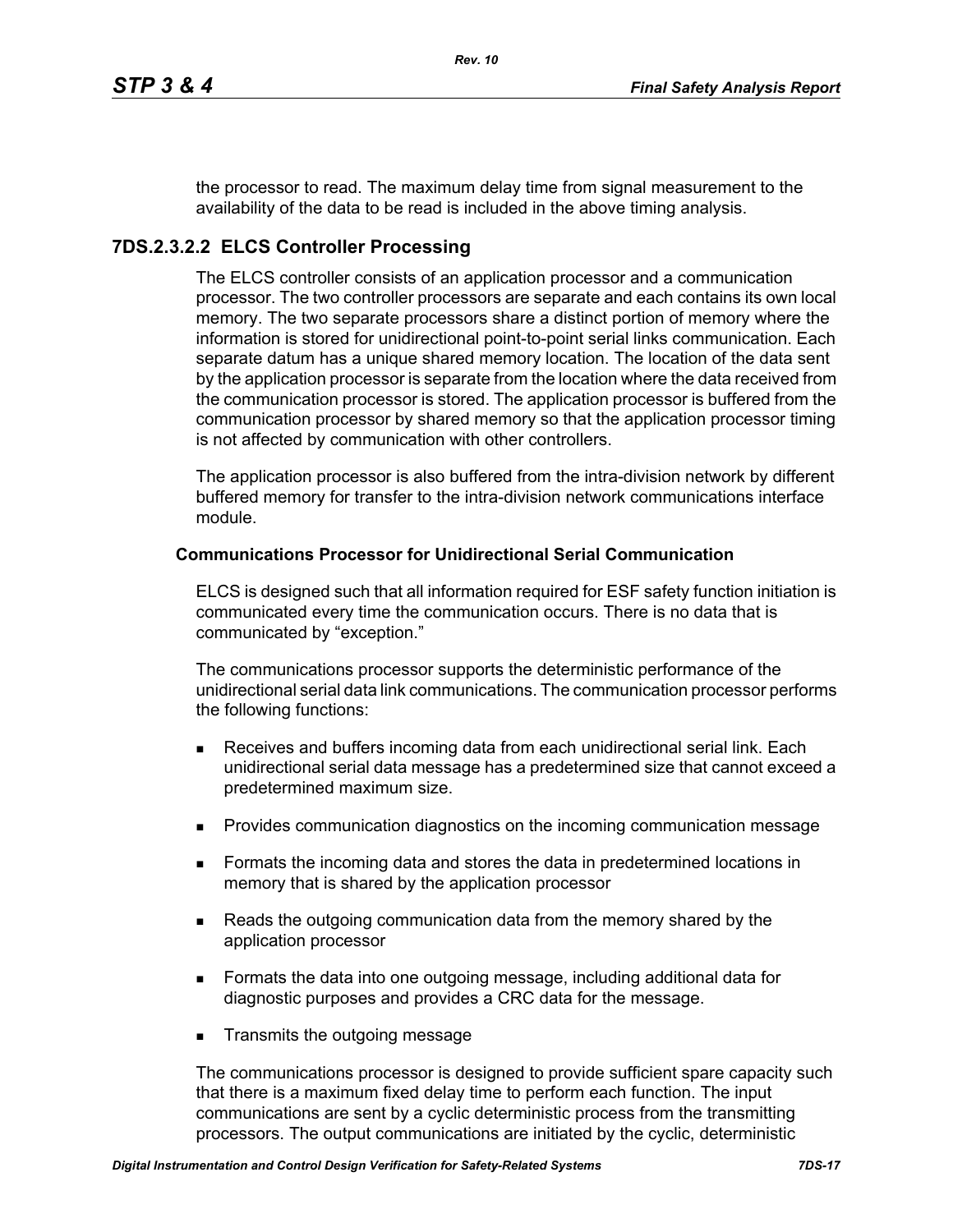application processor application software modules. Because the input data is cyclic and predictable and the output data is cyclic and predictable, the communications processor performs deterministically, within the requirements of the Safety Analysis.

The applications processor performs the following functions for an application software module:

- Reads the input signals from the data acquisition modules
- **Reads the unidirectional serial communication data from the memory shared by the** communications processor
- **Reads the communication data from the buffered memory for the communication** interface module for the intra-division network
- **Performs the ESF safety function algorithm calculations and logic**
- Writes output signals to discrete output data modules (if the applications process has output data modules)
- Writes the output data to shared memory in the communication processor for the unidirectional serial link
- **Writes the output data to buffered memory for transfer to the communications** interface module for the intra-division network

The time for each of these steps has a fixed maximum delay that can be determined based on the fixed amount of data input and data output and the maximum computation time for the calculations and logic. These delay times are used to determine the minimum cycle time for application software module scheduling. Additional time margin is added to the minimum cycle time to determine the design cycle time for the application software module execution.

The scheduling of the execution of the application software modules is based on an internal clock with a precision interval timer. The scheduling is fixed by the design. There are no application processor interrupts that are driven by external process signals.

The scheduling of an application software module in an application processor is designed with sufficient margin to allow the program to execute at its predetermined frequency, with sufficient additional time available to assure the internal selfdiagnostics have sufficient time to execute. The required time margin is a fixed value that is predetermined. The application processor has a self diagnostic that monitors the execution of the application software modules.

The response time analysis assumes that the input information that would result in an ESF safety function output occurs just after the program is scheduled for execution. This results in a maximum delay time that is equal to the amount of time before the application software module is scheduled to execute again, plus the time that the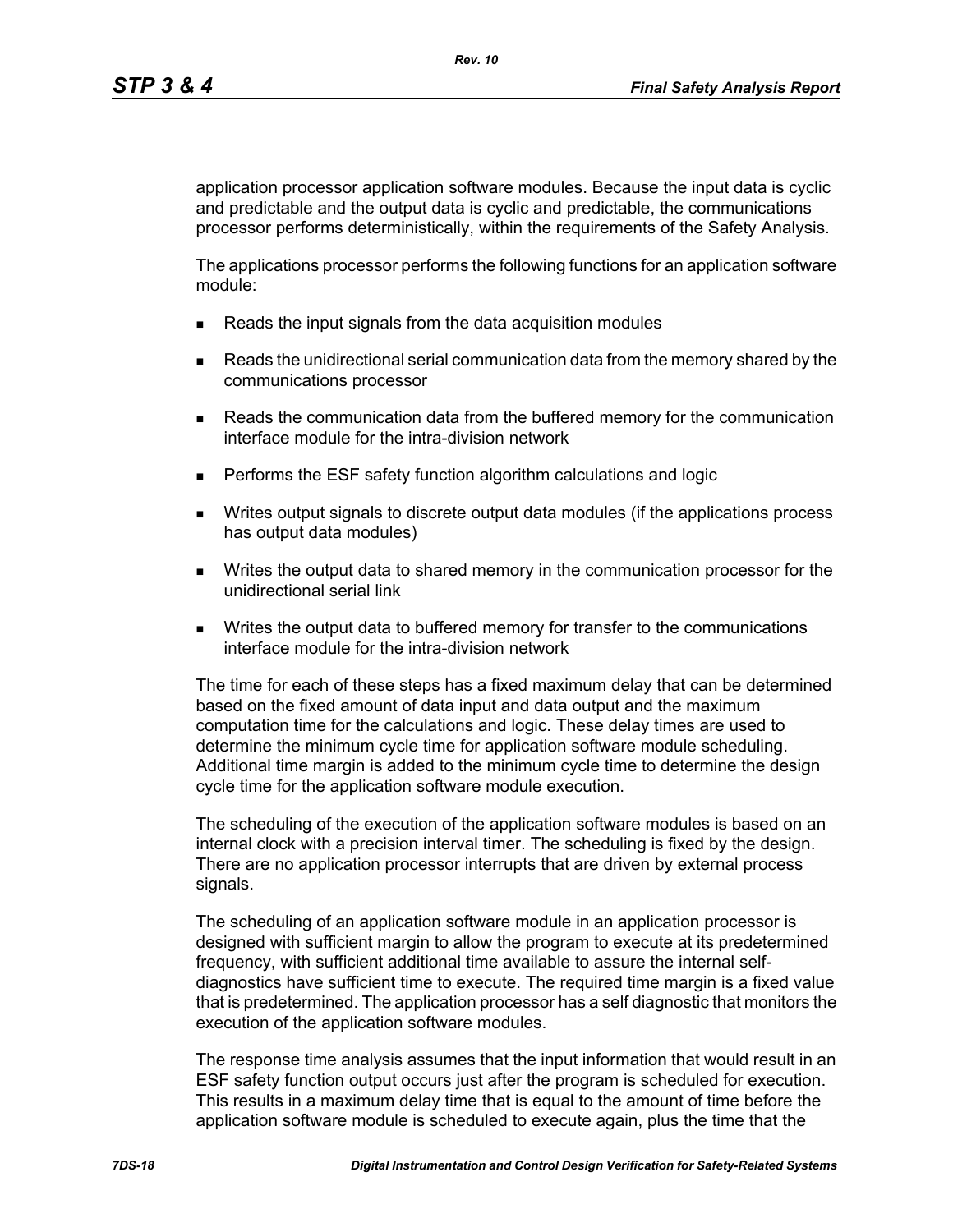program takes to execute and provide its output results. This amount of time is used as the maximum delay time in the above timing analysis.

The overall response time for an ESF safety function includes the delay time for each element in the processing chain from the sensor to the component actuation. This chain of events includes:

- (1) Sensor and signal processing delay to the DTF RDLC data acquisition
- (2) Signal data acquisition delay
- (3) Application software execution delay as calculated above for the DTF RDLC
- (4) Communications delay for the unidirectional serial link from the DTF RDLC communications processor to the DTF communications processor
- (5) Communications delay from the DTF communications processor to the DTF applications processor and the parallel delay for DTF local data acquisition
- (6) DTF application software module execution delay, which is calculated as described above
- (7) Communications delay for the unidirectional serial link from the DTF communications processor to the SLF communications processor
- (8) Communications delay from the SLF communications processor to the SLF applications processor and the parallel delay for SLF local data acquisition
- (9) SLF application software module execution delay, which is calculated as described above
- (10) Communications delay for the unidirectional serial link from the SLF communications processor to the SLF RDLC communications processor
- (11) Communications delay from the SLF RDLC communications processor to the SLF RDLC applications processor and the parallel delay for SLF RDLC local data acquisition
- (12) SLF RDLC application software module execution delay, which is calculated as described above
- (13) Communications delay for the unidirectional serial link from the SLF RDLC communications processor to the CIM
- (14) Processing delay of the CIM
- (15) Time required for the actuated electromechanical component to achieve its predefined actuation state or condition.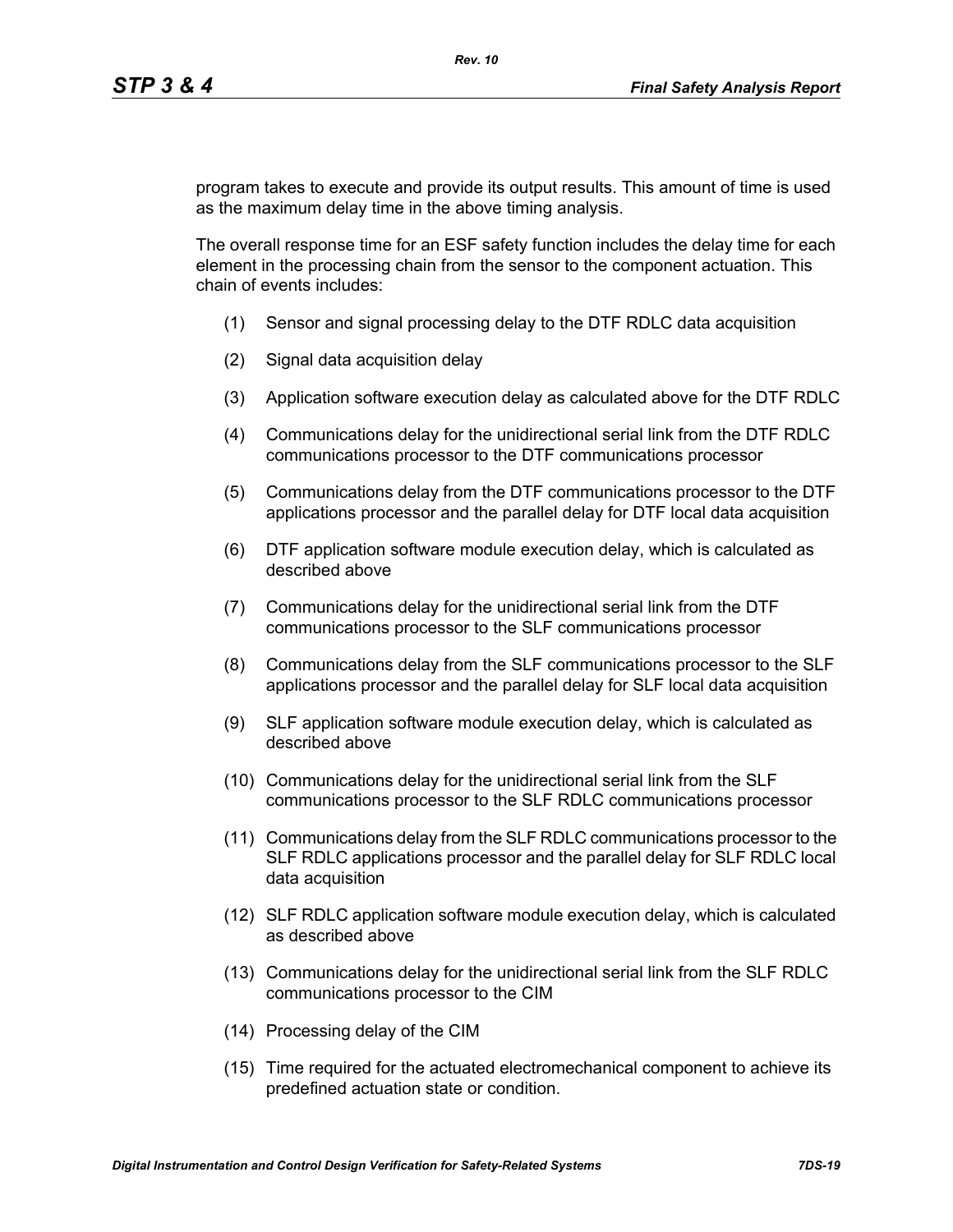{Each step in the process is predictable and repeatable. This is the time response that is designed to meet the Safety Analysis requirements. $3^{16}$ 

{The timing described above assumes that the signals that require an ESF safety function response occur just after the programs are scheduled to execute. A best case analysis is also determined to establish the shortest response time that could occur if the signal value reached the ESF safety function initiation setpoint earlier. The two response times that are determined in the response time analysis are used to set the criteria for the response time validation test. A report is generated to demonstrate the adequacy of the response time analysis. $1^{2, 6, 7, 9, 10}$ 

The timing analysis is performed as required by the NRC in the Plant Specific Action Items described in the Safety Evaluation report for the Common Q Topical Report, WCAP-16097-P-A. This topical report provides additional information on the deterministic performance of safety systems based on use of the Common Q platform.

### **7DS.2.3.3 Inter-division Communications**

{Each division's DTF communicates its ESF safety function actuation status to redundant SLFs in its own division and to each of the redundant SLFs in other redundant divisions over point-to-point, unidirectional serial communications data links. Each data link uses fiber optic cable to provide the required electrical isolation between divisions.}<sup>1</sup>

{Each division receives a point-to-point serial data link from four redundant DTFs. The data that is transmitted by each DTF is a Boolean number where each bit in the number defines the DTF initiation status of an ESF safety function. The complete Boolean number contains the complete set of bits for all the ESF safety functions. The SLF communications processor performs a cyclic redundancy check and data redundancy check on the message. A message that passes these self-diagnostics is stored in the predetermined memory locations shared by the application processor. If the selfdiagnostics detects a problem with the message, the communication processor sets an error status bit. When the error status bit is set, the application processor uses a predefined value based on the desired failure state. When the message passes the self-diagnostics, the application processor uses the data to perform Boolean logic operations to determine if two or more of the redundant logical data sets include a coincidence of two states that require a system-level initiation of one or more of the ESF system-level safety function initiations. $1^1$ 

There are six coincidence logic sets: (1) DTF A and DTF B, (2) DTF A and DTF C, (3) DTF A and DTF D, (4) DTF B and DTF C, (5) DTF B and DTF D, and (6) DTF C and DTF D.

A single corrupted set of DTF data would only affect the accuracy of three of the six coincidence logic calculations, leaving three valid coincidence logic sets that would provide a valid system-level initiation when required. Even if one of the divisions was in division of sensor bypass, there would still be a valid calculation that would result in a valid system-level initiation when required.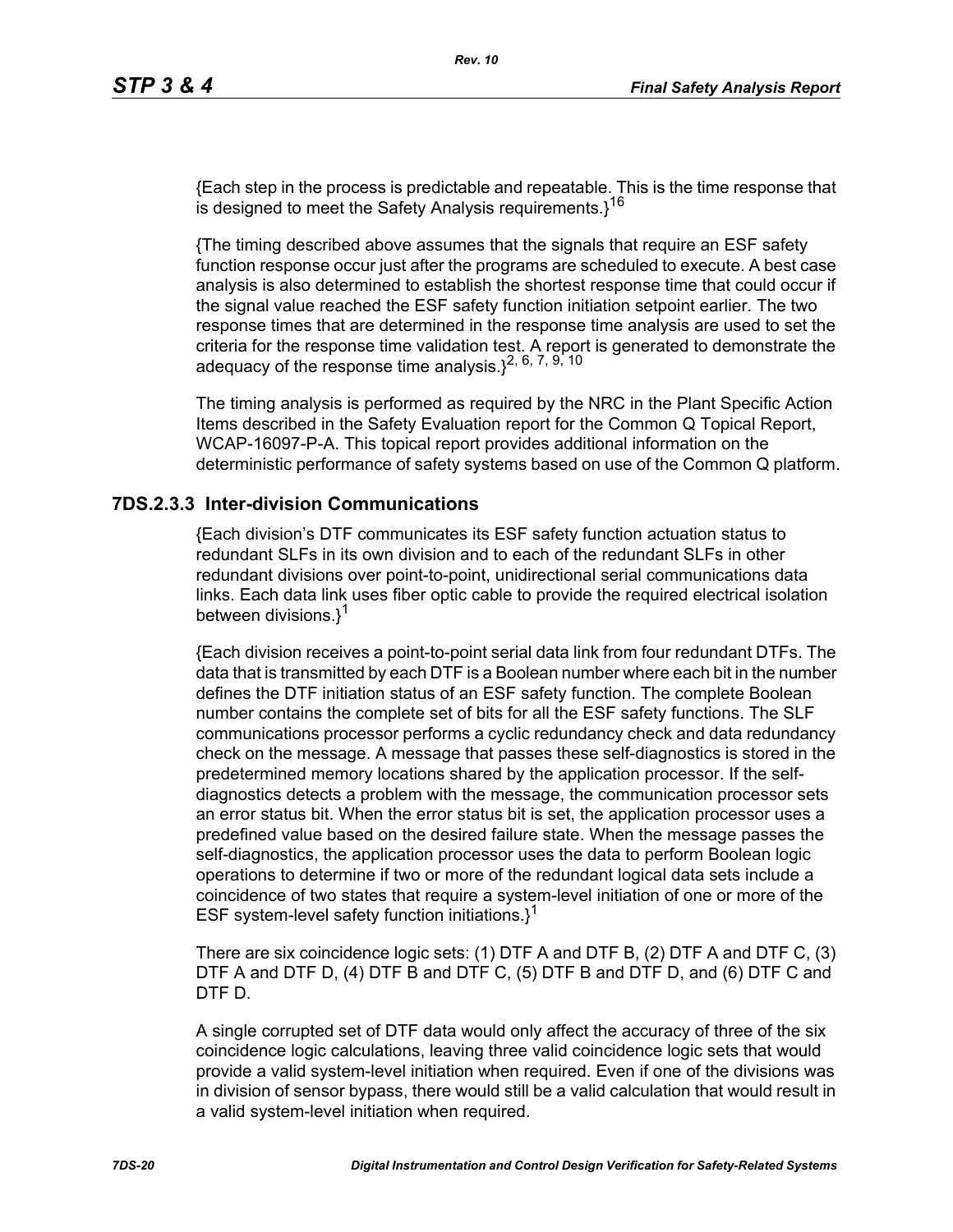*Rev. 10*

Because the calculations are Boolean logic, the use of a single set of corrupted DTF data in the calculation would only produce an inaccurate result for the calculations that use the corrupted data. This will not prevent the valid data from initiating a valid ESF safety function when required.

If a single SLF failure occurs that results in no initiation output when an initiation is required, then the CIM logic for this case would prevent the ESF safety function initiation in the division that experienced the failure. The redundant set of SLFs in a redundant division would then initiate the system-level ESF safety function initiation, satisfying the single failure criterion by division redundancy.

# **7DS.2.3.4 Intra-division Communications**

The intra-division network is utilized to:

- Communicate signal and component status information to the divisional safety Flat Panel Displays in the Main Control Room and the divisional Maintenance and Test Panel
- **Provide the capability for the plant operators to utilize the Main Control Room Flat** Panel Displays to control individual components in that division
- **Provide the capability for maintenance and surveillance testing from the divisional** safety Flat Panel Display at the Maintenance and Test Panel (MTP)

The intra-division network utilizes a communication interface module in the controller chassis. The communication interface module uses buffered memory for each controller chassis on the network to send or receive intra-division network information. The application processor writes the information it needs to transmit on the intradivision network to the buffered memory, and the communication interface module handles the transmission. The intra-division network utilizes redundant fiber optic modems and fiber optic cable for all external connections from one ELCS cabinet to another ELCS cabinet in a different location. The intra-division network utilizes a bus master that controls the network communication to assure that it is deterministic. If the bus master fails, network control automatically passes to the back-up bus master. The bus master and the intra-division communication interface modules provide selfdiagnostics to assure that failures are annunciated.

{A timing analysis is performed for the intra-division network to verify meeting the response time requirements for the intra-division network, which were derived from human factors engineering (HFE) considerations. $1^{1, 2}$  This timing analysis is required by the NRC's SER for the Common Q Topical Report.

### **7DS.2.3.5 Self-Diagnostics for Deterministic Performance**

# **7DS.2.3.5.1 Controller**

{The applications processor and communications processor in a controller are monitored by a watchdog timer. If the cyclic processing is disturbed by a failure, the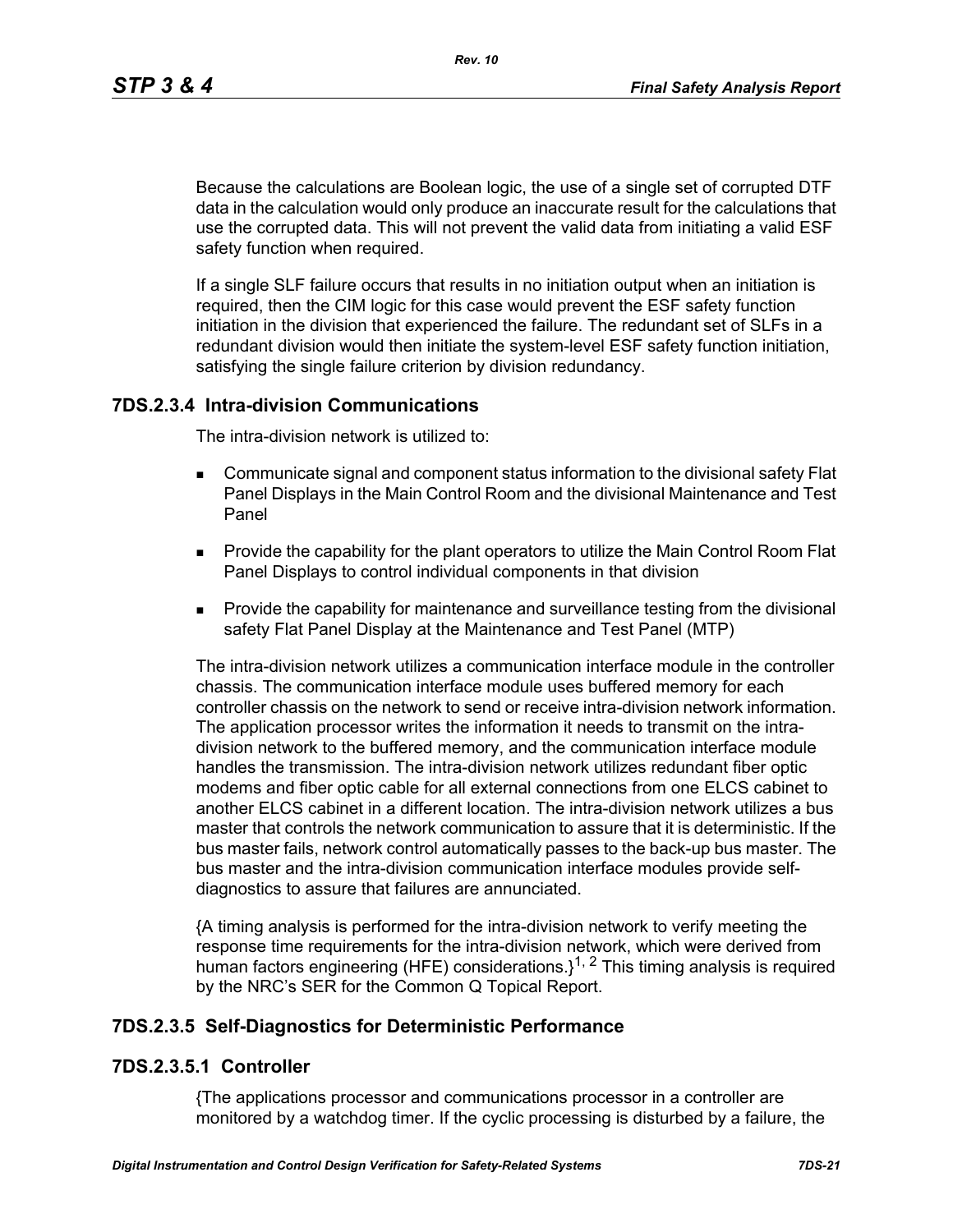watchdog timer will time-out and cause an annunciation. $3^1$  In general, each controller has a redundant counterpart that monitors the controller's watchdog timer to alarm this condition.

# **7DS.2.3.5.2 Unidirectional Serial Communications**

The receiving Controller for each unidirectional message monitors the cyclic operation of the communication transmission. {If a new message is not received within a predetermined time interval, the receiver will cause an alarm indicating that the unidirectional serial link has failed and set the value of the message from the failed link to a predetermined value. The receiver also performs a number of diagnostic checks on the transmitted message. If the diagnostic detects a problem with the message, it will set an error status bit. When the error status bit is set, the application processor will use a predefined value based on the predetermined failure state and will alarm the condition.}<sup>18</sup>

# **7DS.2.3.5.3 Intra-division Network Communications**

The bus master monitors the deterministic operation of the network. {Each communication interface module provides diagnostic checks on received messages. The communication interface module will flag bad data so that the application processor can process it in a predetermined manner.}<sup>18</sup>

# **7DS.2.3.6 Summary of Determinism**

The ELCS design features and self-diagnostics assure that the ELCS will perform in a deterministic manner. {Timing analyses are performed to document the deterministic performance. Validation testing is performed to verify that ELCS meets the required response time for ESF safety function actuation. Validation testing is also performed to verify that HFE response time requirements are met. Reports are generated as previously discussed above in this section to demonstrate the adequacy of timing analyses and testing.}<sup>16</sup>

# **7DS.2.4 Diversity**

# **7DS.2.4.1 Platform Diversity**

The ELCS platform is diverse from the equipment that implements the RTIS and NMS. ELCS utilizes a microprocessor-based controller, proprietary protocol for the unidirectional serial communications utilized for the ESF safety functions, and a different proprietary protocol for the intra-division network. The RTIS and NMS utilize FPGA technology and communications protocols that are different from those used by ELCS.

ELCS is also diverse from the non-safety platforms used for NSSS and BOP control and display. ELCS utilizes a different microprocessor and communications protocols.

{ELCS is diverse from the equipment required to mitigate an ELCS failure, as described in Tier 1 Section 3.4C and Tier 2 Appendix  $7C$ . $3^{14}$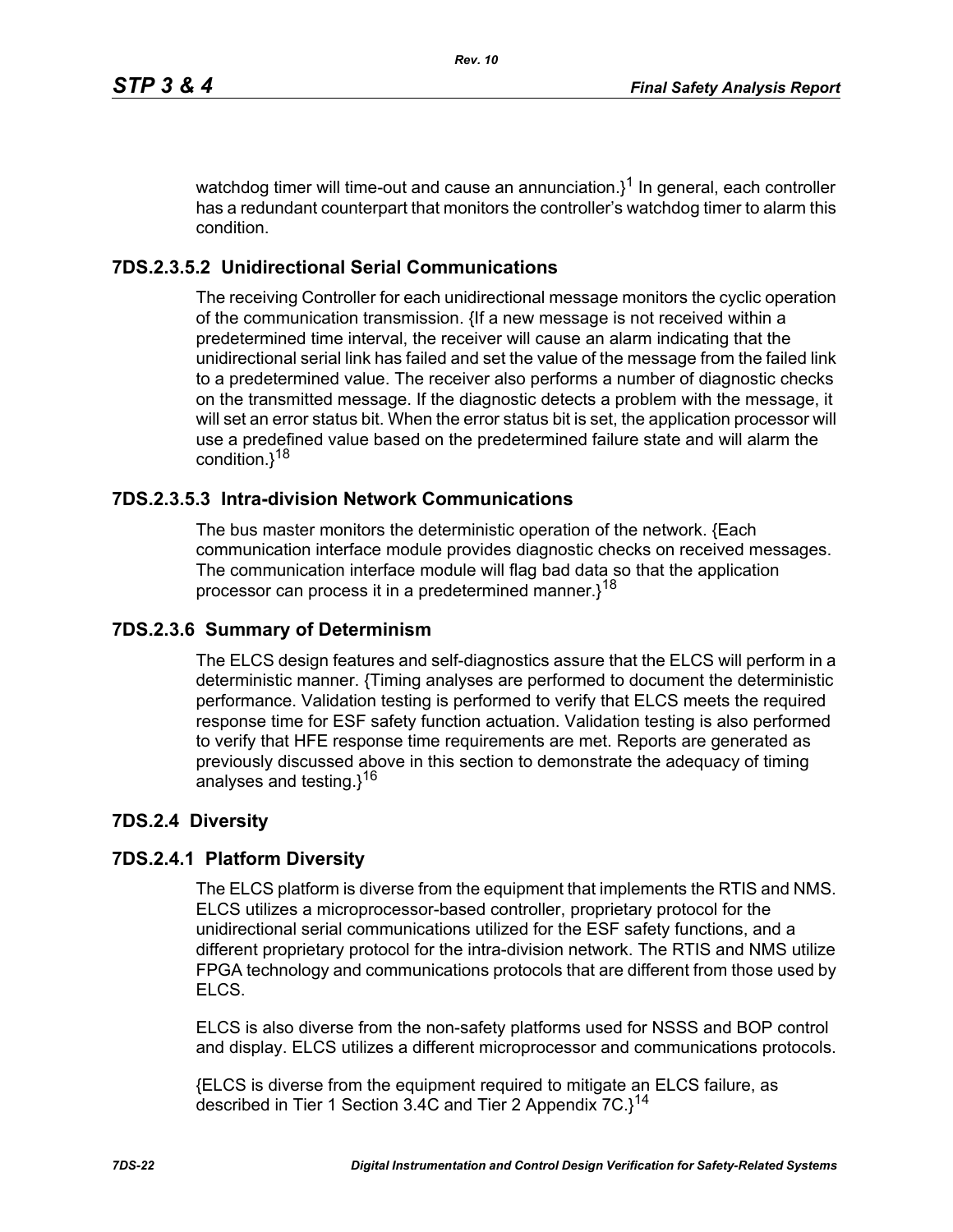# **7DS.2.4.2 Functional Diversity by Functional Segmentation of SLFs**

ELCS is designed with functional segmentation of sets of ESF safety functions. The different sets of ESF safety functions are assigned to different SLFs in each division.

### **7DS.2.5 Simplicity**

### **7DS.2.5.1 Simplicity of Communications**

ELCS uses unidirectional point-to-point data links to communicate automatic and manual ESF safety function initiation information. The use of this method of communication is easily implemented and analyzed to assure deterministic performance.

### **7DS.2.5.2 Minimization of Communication Between Safety Divisions**

ELCS utilizes digital communication between divisions only for the coincidence logic voting function. This simplifies the communication design and simplifies the analysis and validation testing necessary to demonstrate independence.

### **7DS.2.5.3 Separation of Protection and Control**

ELCS does not include non-safety system digital communication control of safety components with priority modules. ELCS control functions originate within each independent division, including dedicated Safety Flat Panel Displays in the Main Control Room.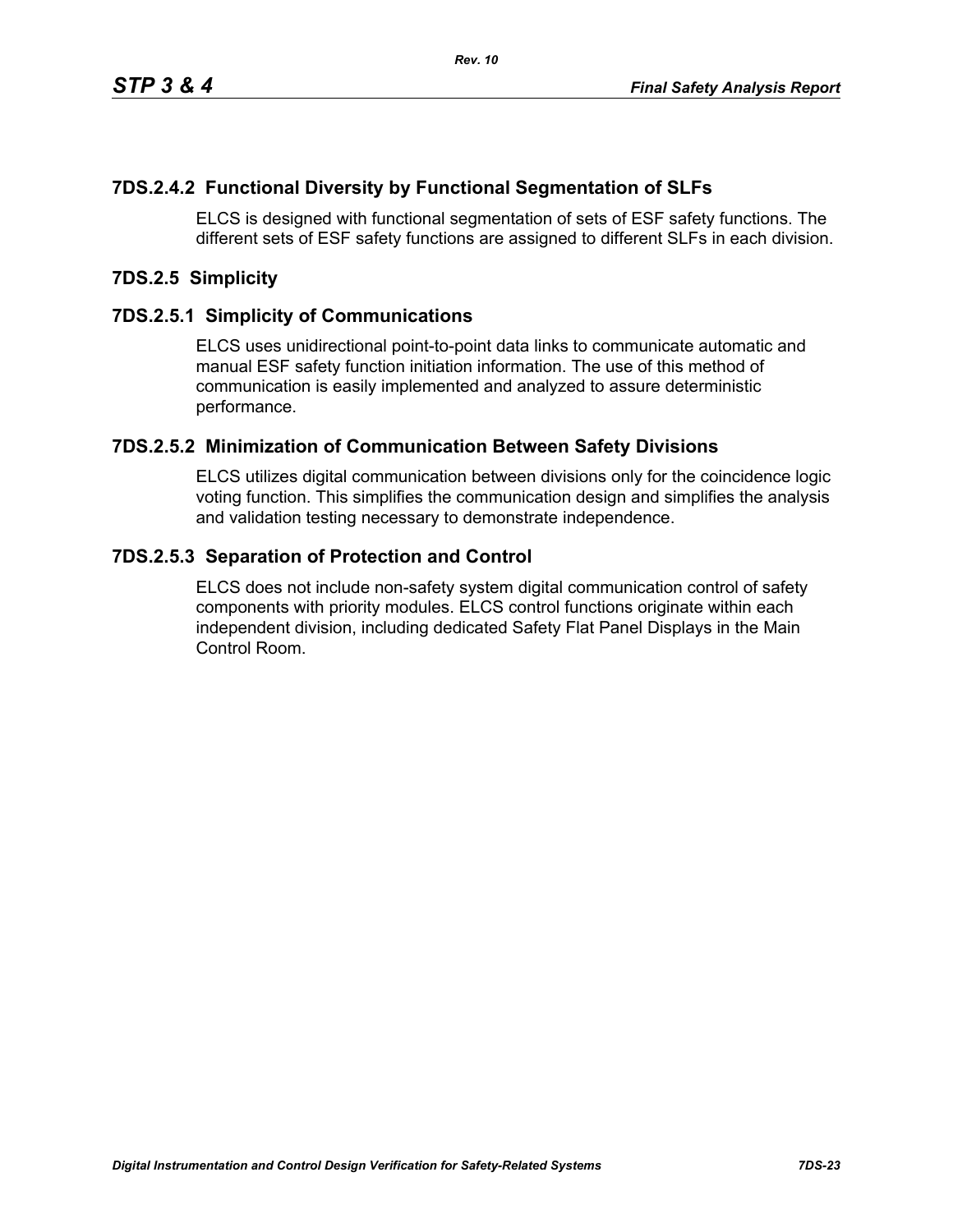| <b>DAC/ITAAC Verification</b>      | <b>Note</b>    | <b>Appendix 7DS RTIS/NMS</b><br><b>Subsection Reference*</b> | <b>Appendix 7DS ELCS</b><br><b>Subsection Reference*</b>             |
|------------------------------------|----------------|--------------------------------------------------------------|----------------------------------------------------------------------|
| Tier 1, Table 3.4, ITAAC No. 1     | $\mathbf{1}$   | 1.1.1                                                        | 2.1; 2.2; 2.2.1; 2.2.3.2; 2.2.4.1;<br>2.2.4.2; 2.3.3; 2.3.4; 2.3.5.1 |
| Tier 1, Table 3.4, ITAAC No. 2     | $\overline{2}$ | 1.1.1                                                        | 2.1; 2.2; 2.2.4.1; 2.3.2.2; 2.3.4                                    |
| Tier 1, Table 3.4, ITAAC No. 3     | 3              | 1.1.3; 1.2.1                                                 | 2.1; 2.2.1; 2.2.2; 2.2.3.1;<br>2.2.3.2; 2.2.4.1                      |
| Tier 1, Table 3.4, ITAAC No. 4     | 4              | 1.1.1                                                        | 2.1; 2.2.4.1                                                         |
| Tier 1, Table 3.4, DAC No. 8       | 5              | Coverage in Notes 7, 8, and 10                               | 2.2                                                                  |
| Tier 1, Table 3.4, DAC No. 8b & 11 | 6              | $\ddagger$                                                   | 2.3.2.2                                                              |
| Tier 1, Table 3.4, DAC No. 8e & 11 | $\overline{7}$ | 1.2.2.1; 1.3                                                 | 2.2.4.1; 2.2.4.2; 2.3.2.2                                            |
| Tier 1, Table 3.4, DAC No. 8g & 11 | 8              | 1.3                                                          | 2.2                                                                  |
| Tier 1, Table 3.4, DAC No. 8h & 11 | 9              | $\ddagger$                                                   | 2.3.1; 2.3.2.2                                                       |
| Tier 1, Table 3.4, DAC No. 8i & 11 | 10             | 1.3                                                          | 2.2.1; 2.2.3.2; 2.3.2.2                                              |
| Tier 1, Table 3.4, DAC No. 9       | 11             | $\ddagger$                                                   | 2.2                                                                  |
| Tier 1, Table 3.4, DAC No. 10      | 12             | $\ddagger$                                                   | 2.2                                                                  |
| Tier 1, Table 3.4, DAC No. 11      | 13             | Coverage in Notes 7, 8, and 10                               | 2.2                                                                  |
| Tier 1, Table 3.4, ITAAC No. 16    | 14             | 1.4                                                          | 2.4.1                                                                |
| Tier 1, Table 2.7.5, ITAAC No. 1   | 15             | 1.2.2.1; 1.2.2.2                                             | 2.2.1; 2.2.3.2; 2.2.4.1; 2.2.4.2;<br>2.2.4.3                         |
| Tier 1, Table 2.7.5, ITAAC No. 2   | 16             | 1.3                                                          | 2.2.4.1; 2.2.4.2; 2.3.2.2; 2.3.6                                     |
| Tier 1, Table 2.7.5, ITAAC No. 3   | 17             | 1.2.2; 1.2.2.1; 1.2.2.2                                      | 2.2.1; 2.2.3.2; 2.2.4.1; 2.2.4.2                                     |
| Tier 1, Table 2.7.5, ITAAC No. 4   | 18             | 1.3                                                          | 2.2.3.2; 2.2.4.2; 2.3.5.2; 2.3.5.3                                   |
| Tier 1, Table 2.7.5, ITAAC No. 6   | 19             | $\ddagger$                                                   | 2.2.3.1; 2.2.4.1; 2.2.4.2                                            |
| Tier 1, Table 2.2.5, ITAAC No. 1   | 20             | 1.1.2; 1.2.2.2                                               | $\ddagger$                                                           |
| Tier 1, Table 2.2.5, ITAAC No. 4   | 21             | 1.1.3; 1.2.1                                                 | $^\dagger$                                                           |
| Tier 1, Table 2.2.5, ITAAC No. 8   | 22             | 1.1.2                                                        | $^\dagger$                                                           |
| Tier 1, Table 2.2.5, ITAAC No. 9   | 23             | 1.1.2                                                        | $\ddagger$                                                           |
| Tier 1, Table 2.2.7, ITAAC No. 1   | 24             | 1.1.1; 1.2.2.1                                               | $\ddagger$                                                           |
| Tier 1, Table 2.2.7, ITAAC No. 7   | 25             | 1.1.3; 1.2.1                                                 | $\ddagger$                                                           |
| Tier 1, Table 2.4.3, ITAAC No. 1   | 26             | $1.1.1$ ; $1.2.2.1$                                          | $\dagger$                                                            |

# **Table 7DS-1 Cross Reference of the Tier 1 DAC/ITAAC Required for DI&C Verification**

*Rev. 10*

\* All Subsections are preceded by 7DS.

† A particular DAC or ITAAC is not applicable to a system or no verification statements in Appendix 7DS are relevant.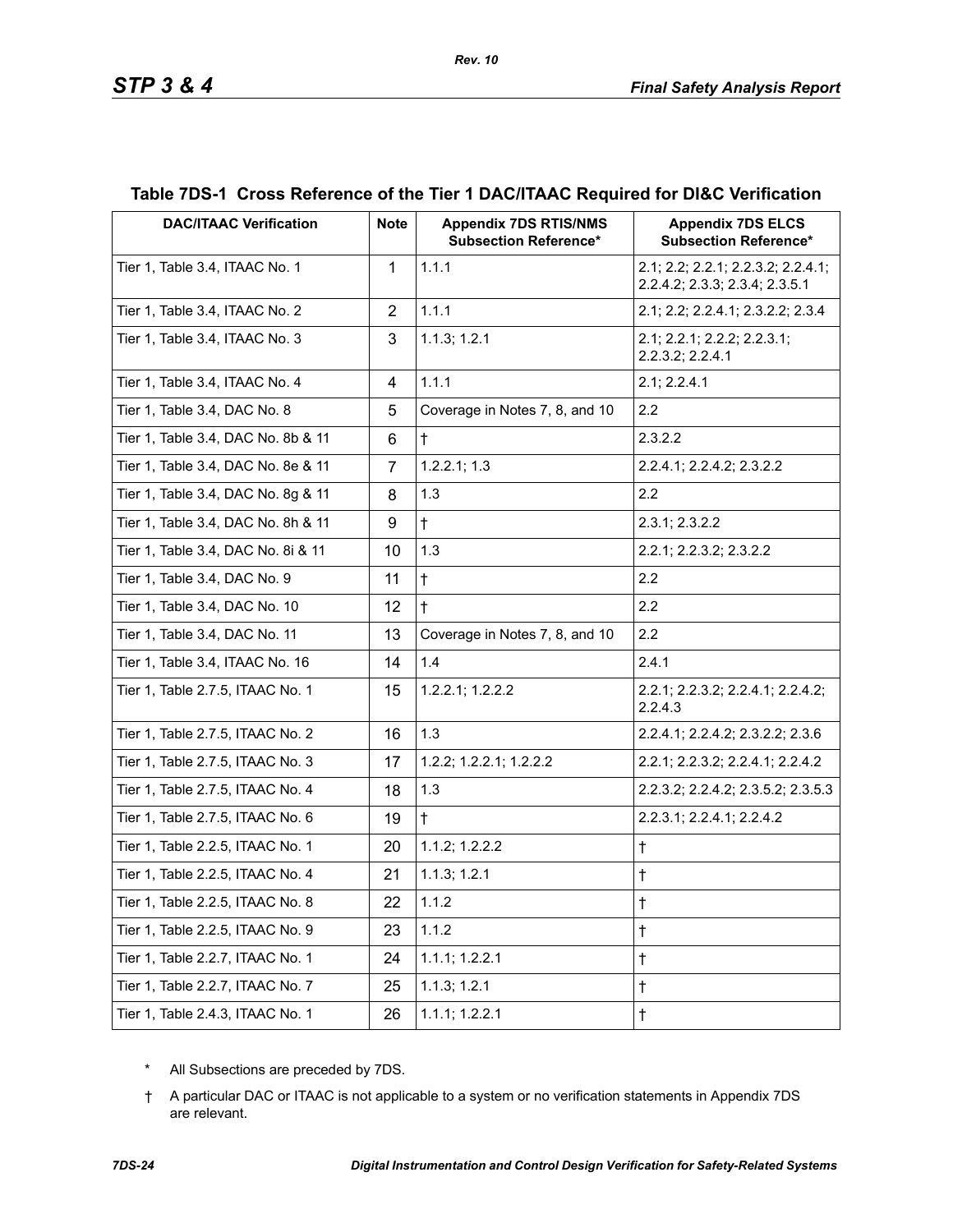

### **Figure 7DS-1 RTIS Divisional Simplified Block Diagram**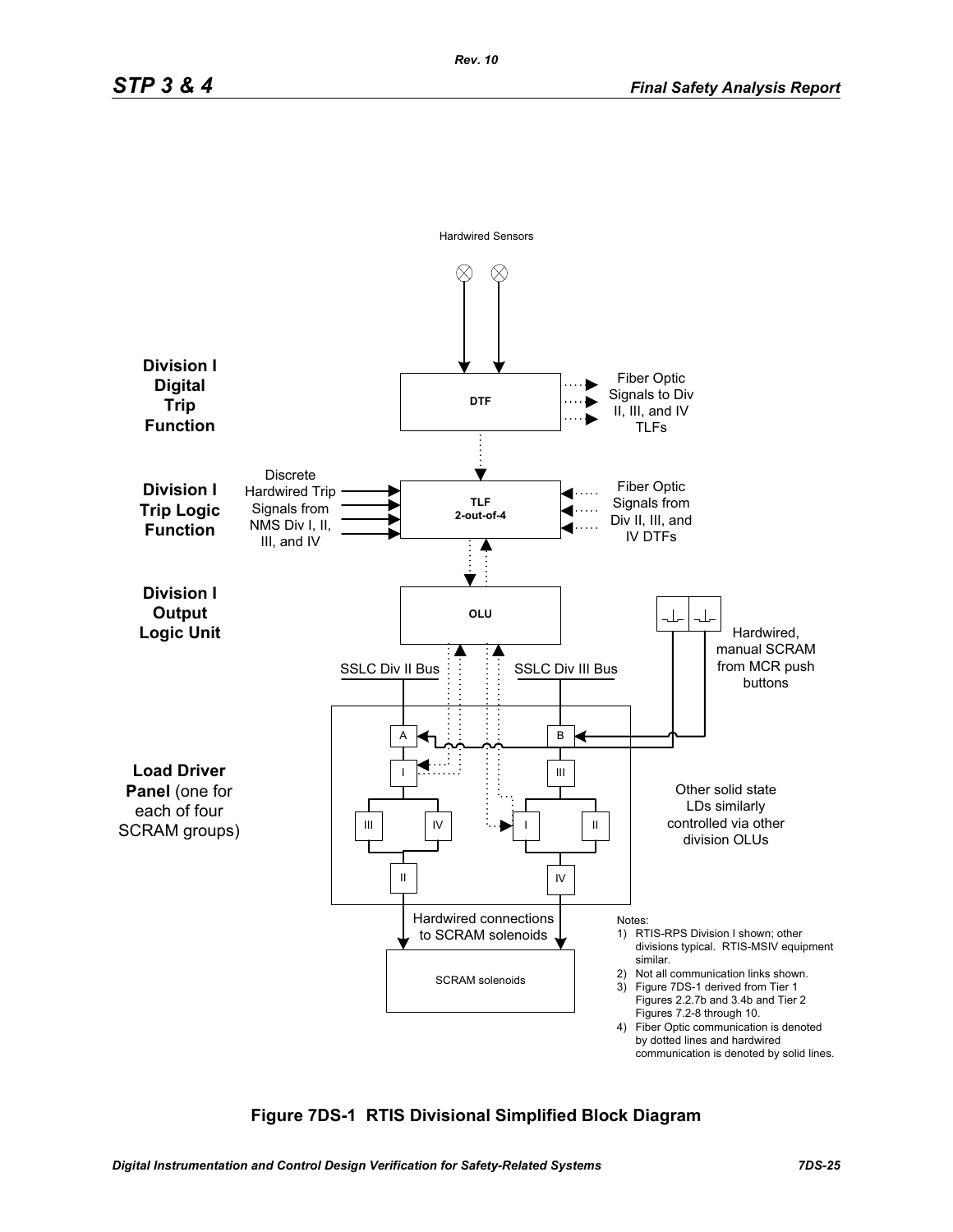

- 2) Not all communication links shown.
- 
- 3) Figure 7DS-2 derived from Tier 1 Figures 2.2.7b and 3.4b and Tier 2 Figures 7.2-9 and 10. 4) Scram solenoids not shown. Hardwired connections to Scram solenoids.
- 5) Fiber Optic communication is denoted by dotted lines and hardwired communication is denoted by solid lines.

**Table 7DS-2 RTIS Inter-division Communication Simplified Block Diagram**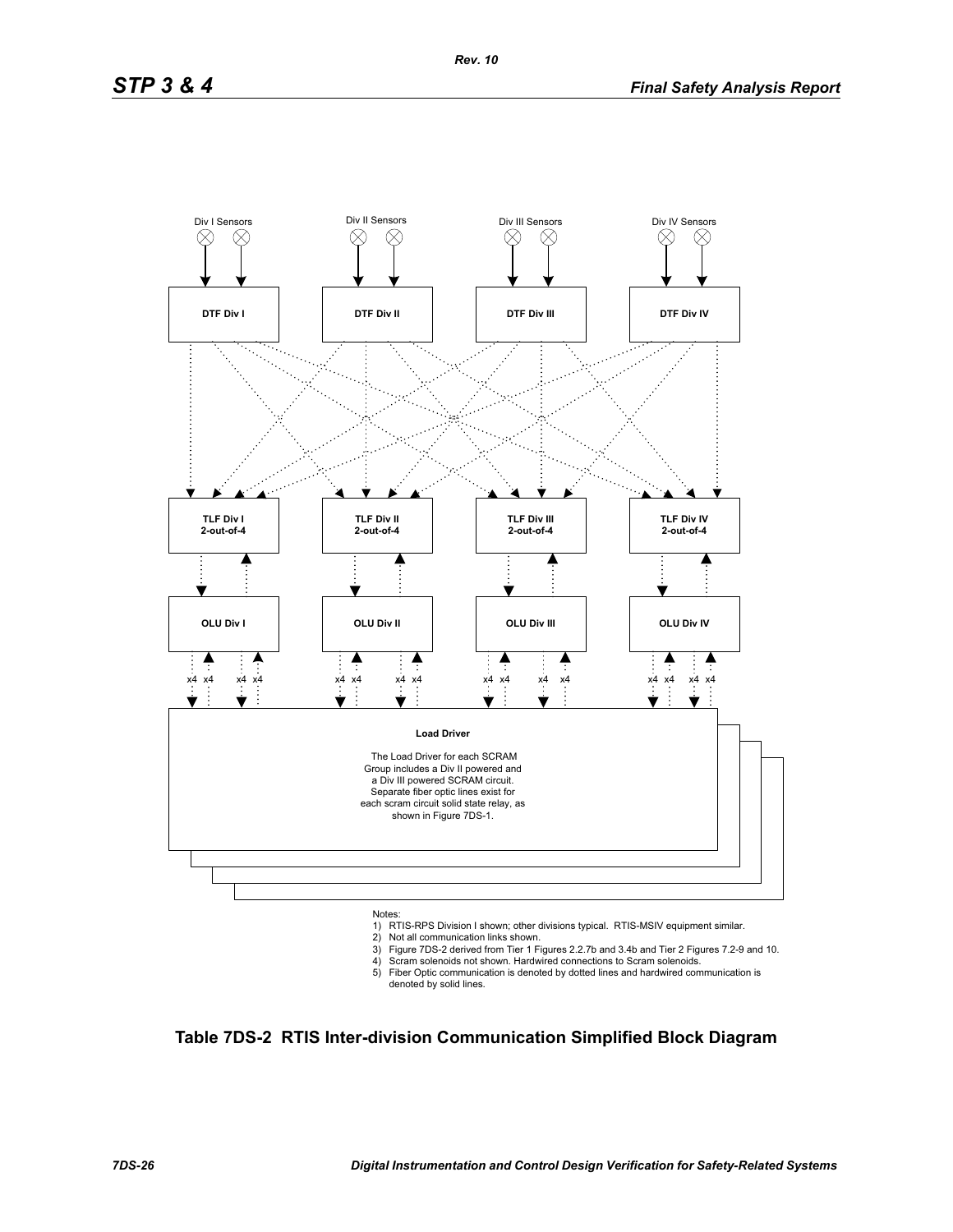

**Table 7DS-3 ELCS Single Division Simplified Block Diagram**